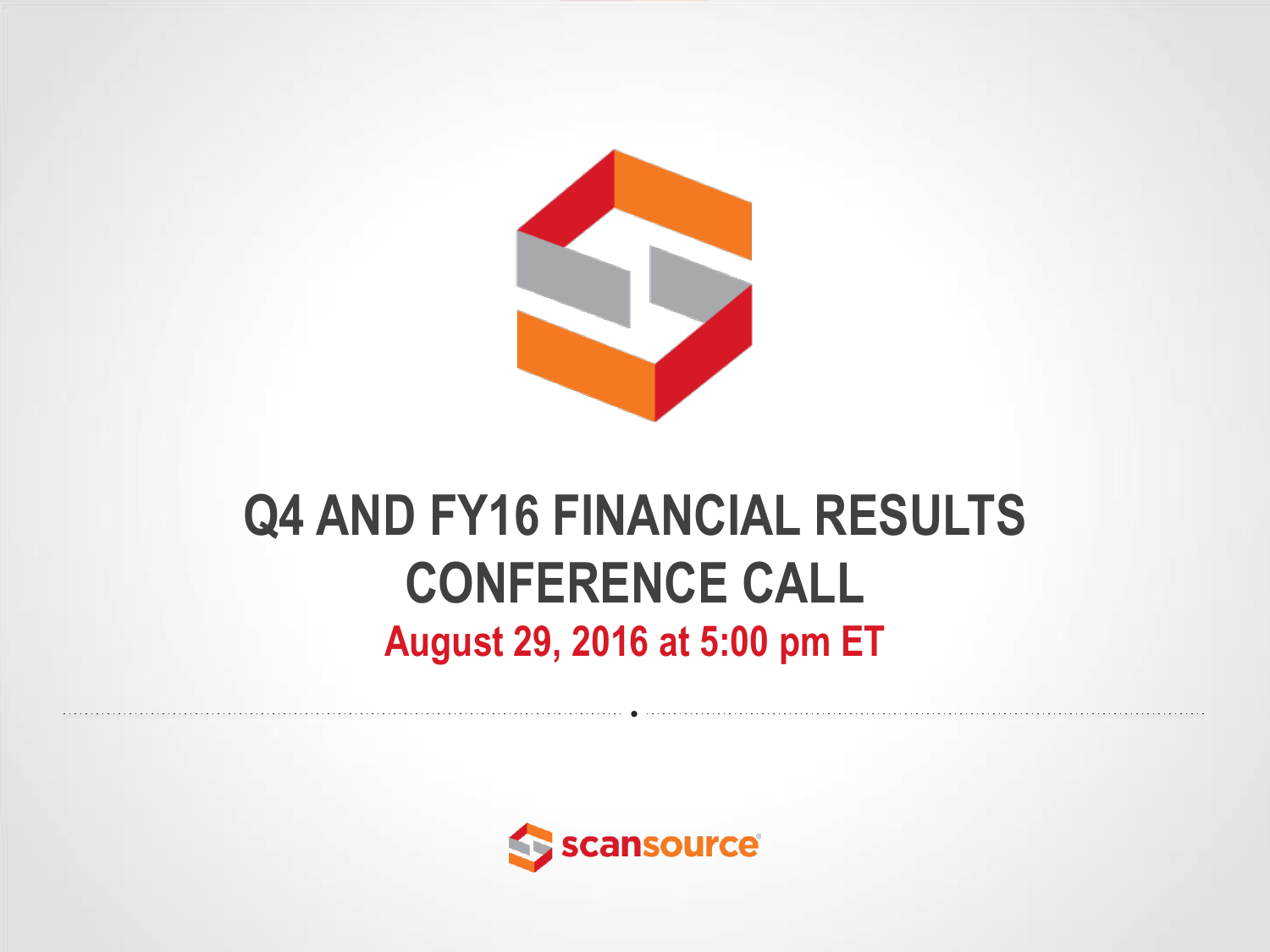## **SAFE HARBOR AND NON-GAAP**

#### **Safe Harbor Statement**

This presentation contains certain comments that are "forward-looking" statements, including sales, GAAP diluted EPS, and non-GAAP diluted EPS, that involve plans, strategies, economic performance and trends, projections, expectations, costs or beliefs about future events and other statements that are not descriptions of historical facts. Forward-looking information is inherently subject to risks and uncertainties.

Any number of factors could cause actual results to differ materially from anticipated results, including declines in sales and margins, currency fluctuations, difficulties in integrating acquisitions and general economic factors. For more information concerning factors that could cause actual results to differ from anticipated results, see the "Risk Factors" included in the Company's annual report on Form 10-K for the fiscal year ended June 30, 2016, filed with the Securities and Exchange Commission ("SEC").

Although ScanSource believes the expectations in its forward-looking statements are reasonable, it cannot guarantee future results, levels of activity, performance or achievement. ScanSource disclaims any obligation to update or revise any forward-looking statements, whether as a result of new information, future events, or otherwise, except as may be required by law.

#### **Non-GAAP Financial Informatio**n

In addition to disclosing results that are determined in accordance with United States Generally Accepted Accounting Principles ("GAAP"), the Company also discloses certain non-GAAP measures, including non-GAAP operating income, non-GAAP operating margin, non-GAAP net income, non-GAAP diluted earnings per share, return on invested capital ("ROIC") and the percentage change in net sales excluding the impact of foreign currency exchange rates. A reconciliation of the Company's non-GAAP financial information to GAAP financial information is provided in the Appendix and in the Company's Form 8-K, filed with the SEC, with the quarterly earnings press release for the period indicated.

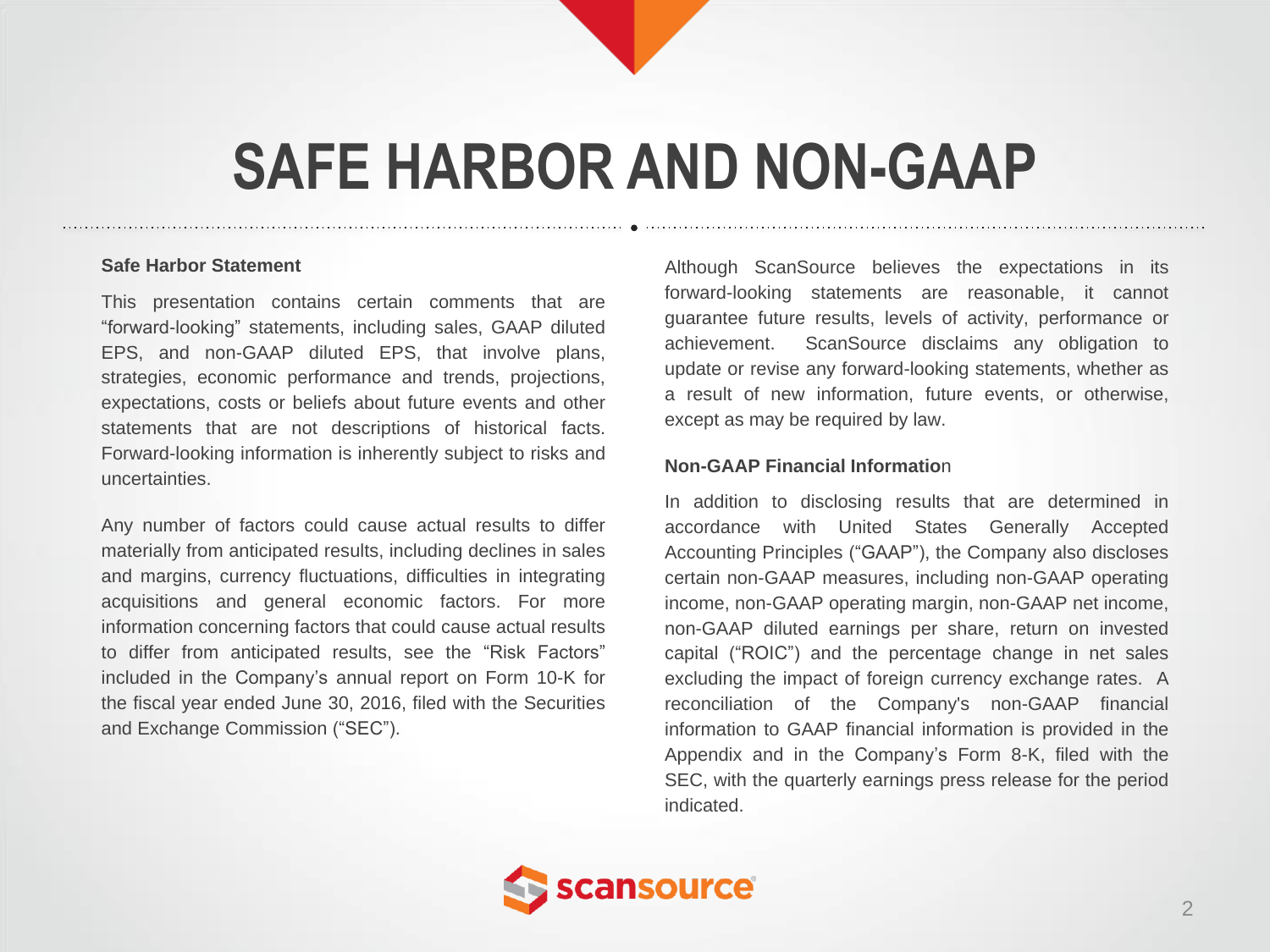## **HIGHLIGHTS**

| <b>4Q16</b>                  | Net sales of \$877 million, up 2%, from acquisition of KBZ<br>$\bullet$<br>Disappointing finish to FY16 with net sales and EPS below expectations<br>$\bullet$<br>GAAP EPS of \$0.50; Non-GAAP EPS of \$0.51*, below expected range<br>$\bullet$<br>principally from lower sales volume (-6% Y/Y organic) and lower gross profit<br>margin $(9.4\%)$ |
|------------------------------|------------------------------------------------------------------------------------------------------------------------------------------------------------------------------------------------------------------------------------------------------------------------------------------------------------------------------------------------------|
| <b>FY16</b>                  | Net sales of \$3.5 billion, up 10%, from acquisition of KBZ<br>$\bullet$<br>Gross margin of 10%<br>$\bullet$<br>KBZ acquisition performed very well<br>$\bullet$<br>GAAP EPS of \$2.38, up 5% Y/Y; Non-GAAP EPS of \$2.71*, up 4% Y/Y<br>$\bullet$                                                                                                   |
| <b>Other</b><br><b>Items</b> | Closed Intelisys acquisition 8/29/16; initial purchase price of \$83.6 million<br>$\bullet$<br>plus earn-out payments based on EBITDA over 4 years (estimated range<br>\$100 million to \$150 million)<br>Completed \$120 million share repurchase authorization; announced new<br>$\bullet$<br>\$120 million 3-year share repurchase authorization  |

*\* See Appendix for calculation of non-GAAP measures and reconciliations to GAAP measures.*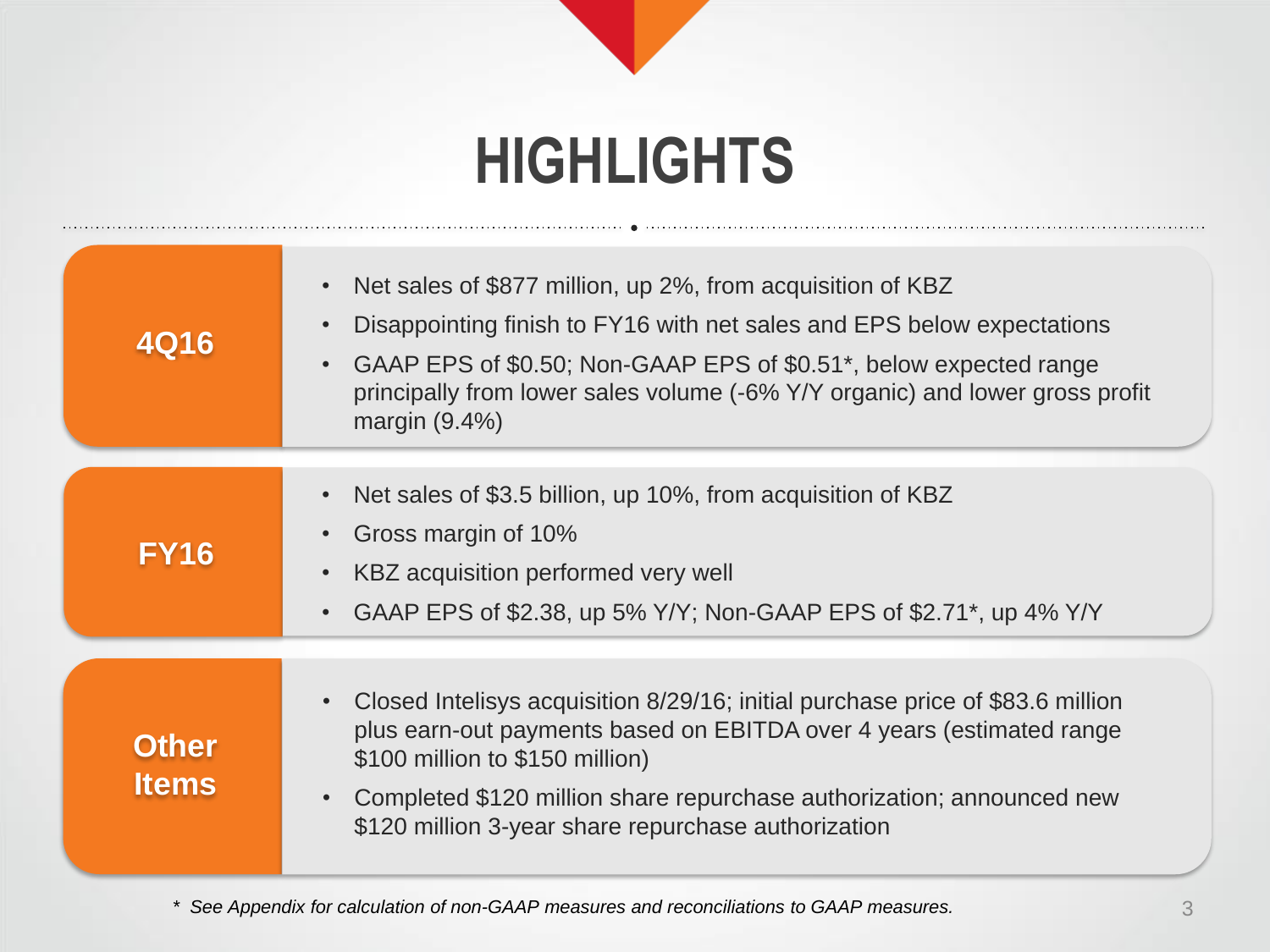## **ACQUISITION OF INTELISYS**

### **ABOUT INTELISYS**

- **Industry-leading technology services distributor of business** telecommunications and cloud services
- High-growth, recurring revenue model for the channel; two-tier services-based business model
- Founded in 1994 and HQ in Petaluma, CA; operations in the US
- ~120 employees, more than 130 supplier partners, and over 2,400 sales partners
- **Experienced management team to remain in place**



- **Large and growing addressable channel market**
- Expected growth of opportunities for indirect channel

### **TRANSACTION**

- All-cash asset purchase; closed 8/29/16
- Initial purchase price \$83.6 million (52%) with 4 annual earnout payments based on a multiple of EBITDA (12% )
- Estimated earn-out payment range from \$100 to \$150 million
- For first full year after closing, estimated net revenues of \$34 million with EBITDA margin of 45% to 50%

- Enter telecom and cloud services market; large, growing addressable market with expected channel shift
- Acquiring the current market leader in a fragmented market with relatively small-sized existing master agents
- **Brings high-growth, recurring revenue model to the** channel
- See opportunities for VARs and sales agents to sell solutions that include connectivity along with products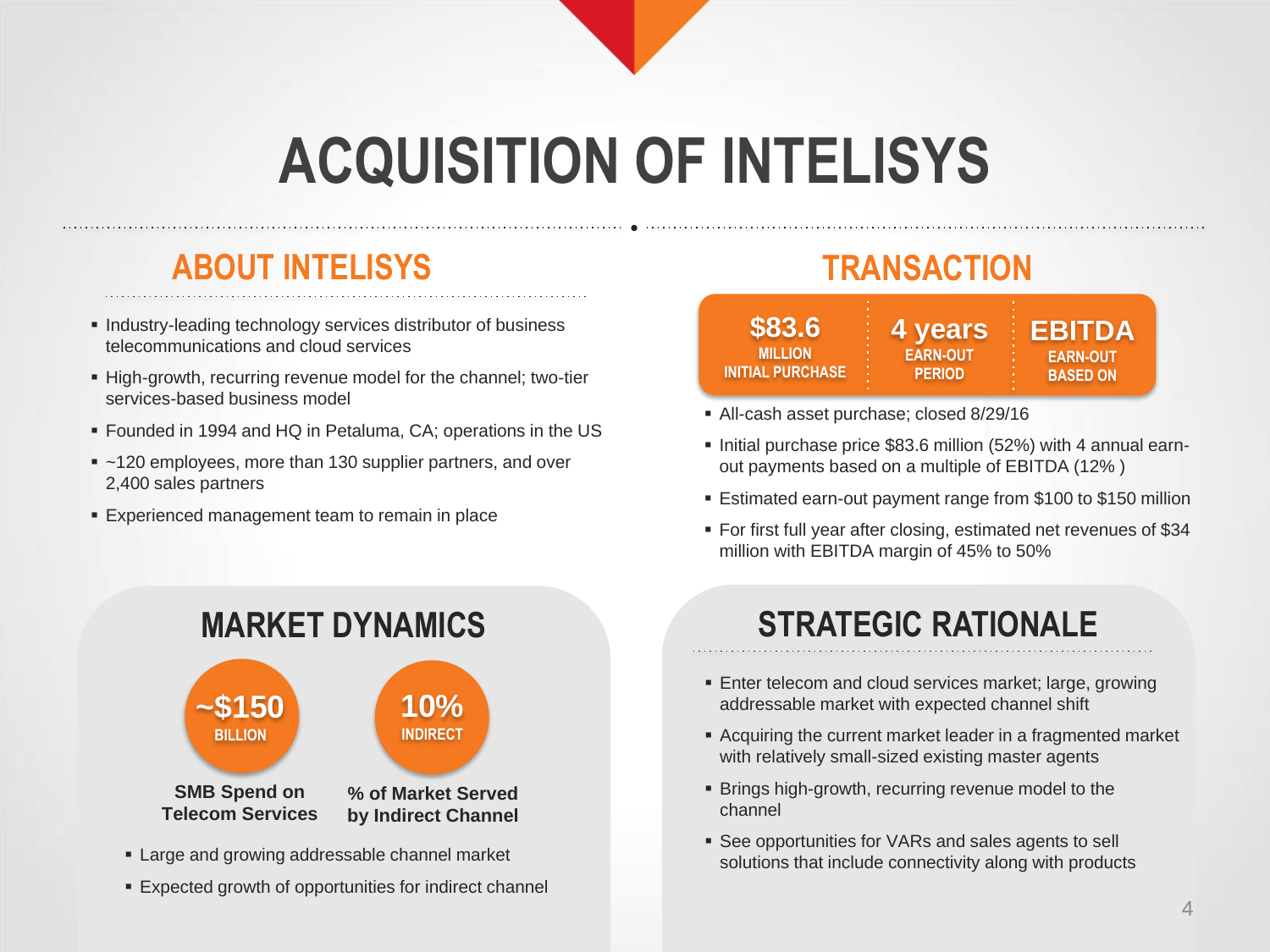## **ACTUAL VS. FORECAST**

| <b>NET SALES</b>   |                                            |                                        |                     |  |
|--------------------|--------------------------------------------|----------------------------------------|---------------------|--|
| \$ in millions     | <b>WW Barcode</b><br><b>&amp; Security</b> | <b>WW Communications</b><br>& Services | <b>Consolidated</b> |  |
| Actual, Q4 FY16    | \$585.6                                    | \$291.9                                | \$877.5             |  |
| Forecast*, Q4 FY16 | \$631.9                                    | \$293.1                                | \$925.0             |  |

| <b>GROSS MARGIN %</b>                                                                            |      |       |       |  |  |
|--------------------------------------------------------------------------------------------------|------|-------|-------|--|--|
| <b>WW Communications</b><br><b>WW Barcode</b><br><b>Consolidated</b><br>& Services<br>& Security |      |       |       |  |  |
| Actual, Q4 FY16                                                                                  | 8.1% | 12.1% | 9.4%  |  |  |
| Forecast*, Q4 FY16                                                                               | 8.2% | 13.7% | 10.0% |  |  |

*\* Reflects midpoint of outlook range provided on May 10, 2016.* 

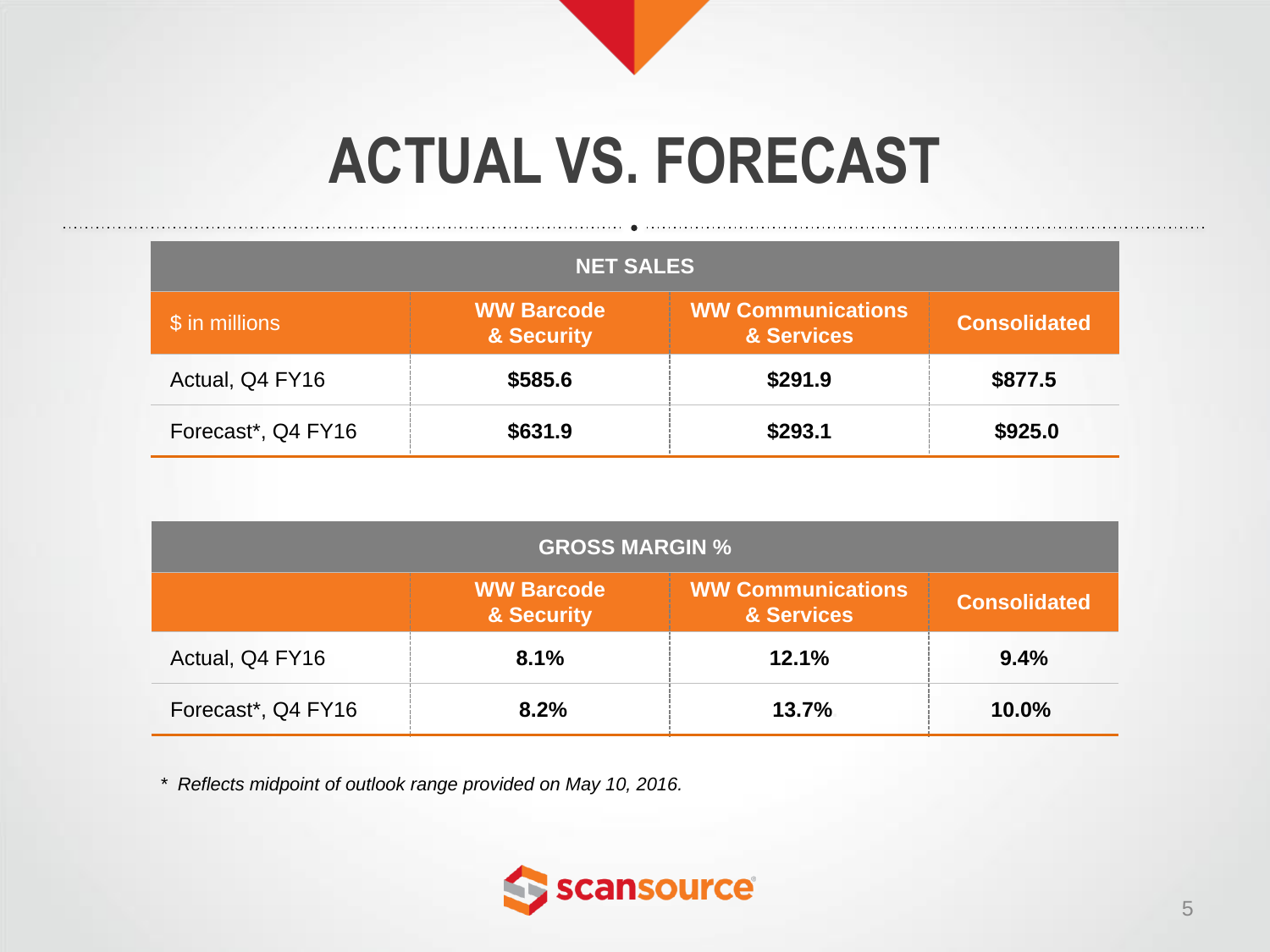## **HIGHLIGHTS – Q4 FY16**

| In millions, except EPS              | <b>Q4 FY16</b> | <b>Q4 FY15</b> | <b>Change</b> |
|--------------------------------------|----------------|----------------|---------------|
| Net sales                            | \$877.5        | \$856.7        | 2%            |
| Gross profit                         | 82.8           | 91.3           | $-9%$         |
| Gross profit margin % (of net sales) | 9.4%           | 10.7%          | $-123 bps$    |
| Operating income                     | 18.9           | 25.0           | $-24%$        |
| Non-GAAP operating income            | 18.9           | 28.6           | $-34%$        |
| <b>GAAP</b> net income               | 12.9           | 16.4           | $-21%$        |
| Non-GAAP net income                  | 13.1           | 19.0           | $-31%$        |
| <b>GAAP diluted EPS</b>              | \$0.50         | \$0.57         | $-12%$        |
| Non-GAAP diluted EPS                 | \$0.51         | \$0.66         | $-23%$        |

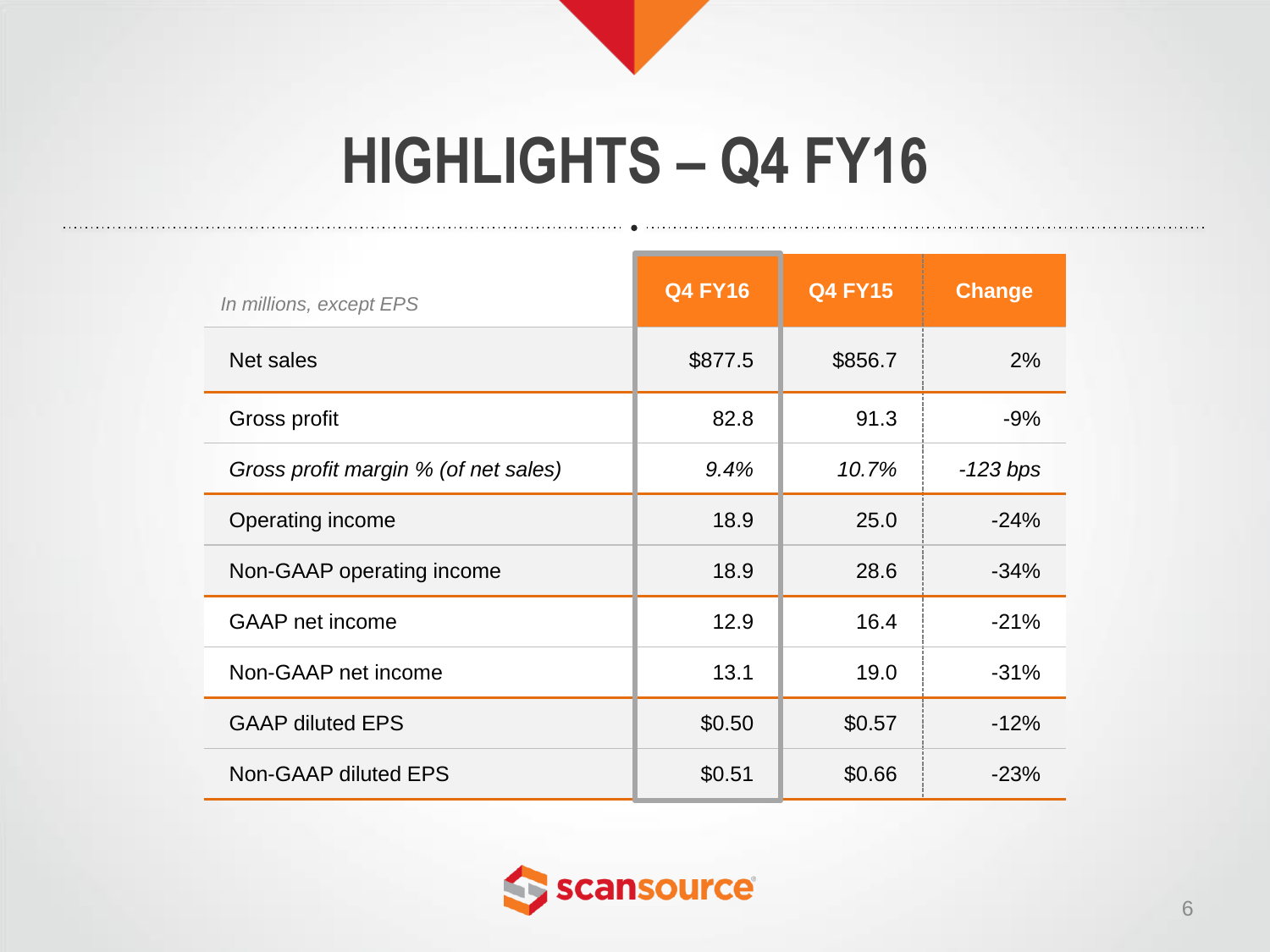# **SALES GROWTH SUMMARY**

| FOURTH QTR: Q4 FY16 - Y/Y % CHANGE |                 |                                    |                           |  |
|------------------------------------|-----------------|------------------------------------|---------------------------|--|
|                                    | <b>Reported</b> | <b>Constant</b><br><b>Currency</b> | <b>Organic</b><br>Growth* |  |
| <b>WW Barcode &amp; Security</b>   | 5.4%            | 5.9%                               | $-8.4%$                   |  |
| <b>WW Comms, &amp; Services</b>    | $-3.1%$         | $-1.5%$                            | $-1.5%$                   |  |
| Consolidated                       | 2.4%            | 3.3%                               | $-6.0%$                   |  |

| FULL YEAR: FY16 - Y/Y % CHANGE                                                     |       |       |         |  |  |
|------------------------------------------------------------------------------------|-------|-------|---------|--|--|
| <b>Organic</b><br><b>Constant</b><br><b>Reported</b><br>Growth*<br><b>Currency</b> |       |       |         |  |  |
| <b>WW Barcode &amp; Security</b>                                                   | 11.6% | 15.3% | 0.8%    |  |  |
| <b>WW Comms, &amp; Services</b>                                                    | 6.9%  | 9.0%  | $-1.6%$ |  |  |
| Consolidated<br>10.0%<br>13.2%<br>0.0%                                             |       |       |         |  |  |

*\* Organic growth, a non-GAAP measure, reflects reported sales growth less impacts from foreign currency translation and acquisitions.* 

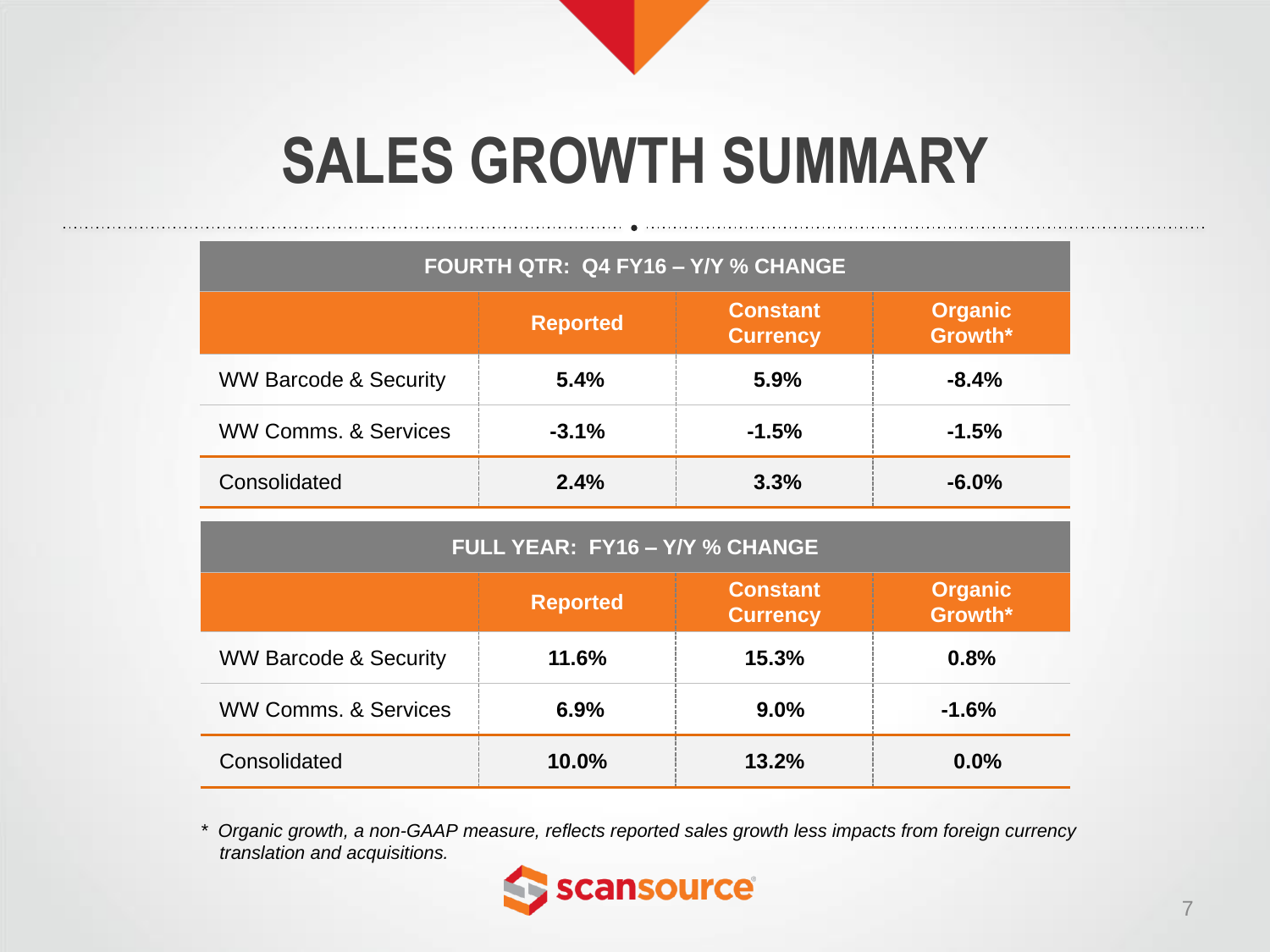## **WW BARCODE & SECURITY**



| \$ in millions              | <b>Q4 FY16</b> | <b>Q4 FY15</b> |
|-----------------------------|----------------|----------------|
| Net sales                   | \$585.6        | \$555.4        |
| Gross profit                | \$47.4         | \$47.3         |
| Gross margin                | 8.1%           | 8.5%           |
| Operating income            | \$8.8          | \$12.2         |
| Operating income %          | 1.5%           | 2.2%           |
| Non-GAAP operating income   | \$9.9          | \$13.4         |
| Non-GAAP operating income % | 1.7%           | 2.4%           |

*Organic growth, a non-GAAP measure, reflects reported sales growth less impacts from foreign currency translation and acquisitions. Non-GAAP operating income excludes amortization of intangibles and change in fair value of contingent consideration.*

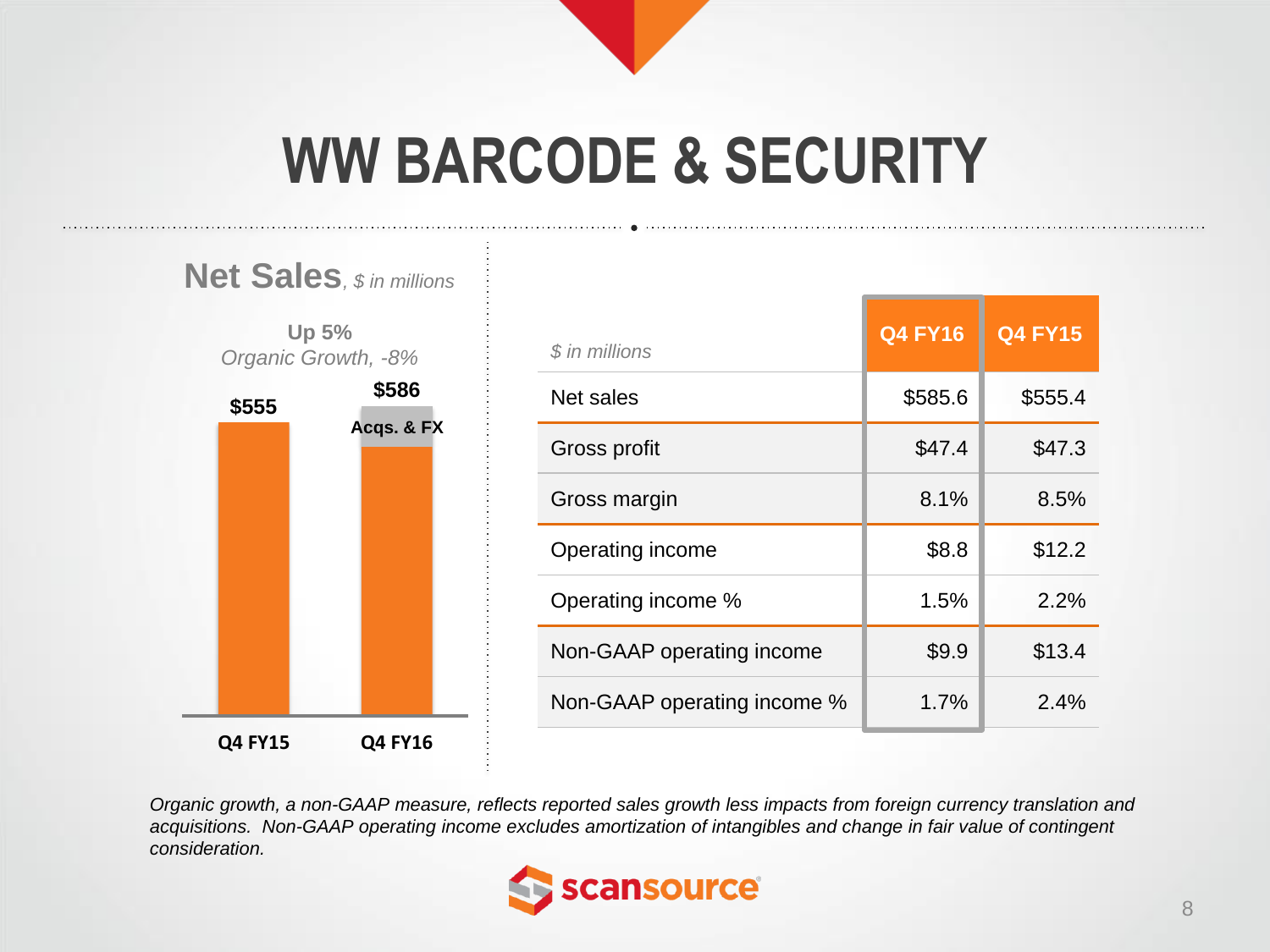# **WW COMMUNICATIONS & SERVICES**



| \$ in millions              | <b>Q4 FY16</b> | <b>Q4 FY15</b> |
|-----------------------------|----------------|----------------|
| Net sales                   | \$291.9        | \$301.3        |
| Gross profit                | \$35.4         | \$44.1         |
| Gross margin                | 12.1%          | 14.6%          |
| Operating income            | \$10.7         | \$13.0         |
| Operating income %          | 3.7%           | 4.3%           |
| Non-GAAP operating income   | \$8.9          | \$15.2         |
| Non-GAAP operating income % | 3.1%           | 5.1%           |

*Organic growth, a non-GAAP measure, reflects reported sales growth less impacts from foreign currency translation and acquisitions. Non-GAAP operating income excludes amortization of intangibles and change in fair value of contingent consideration.* 

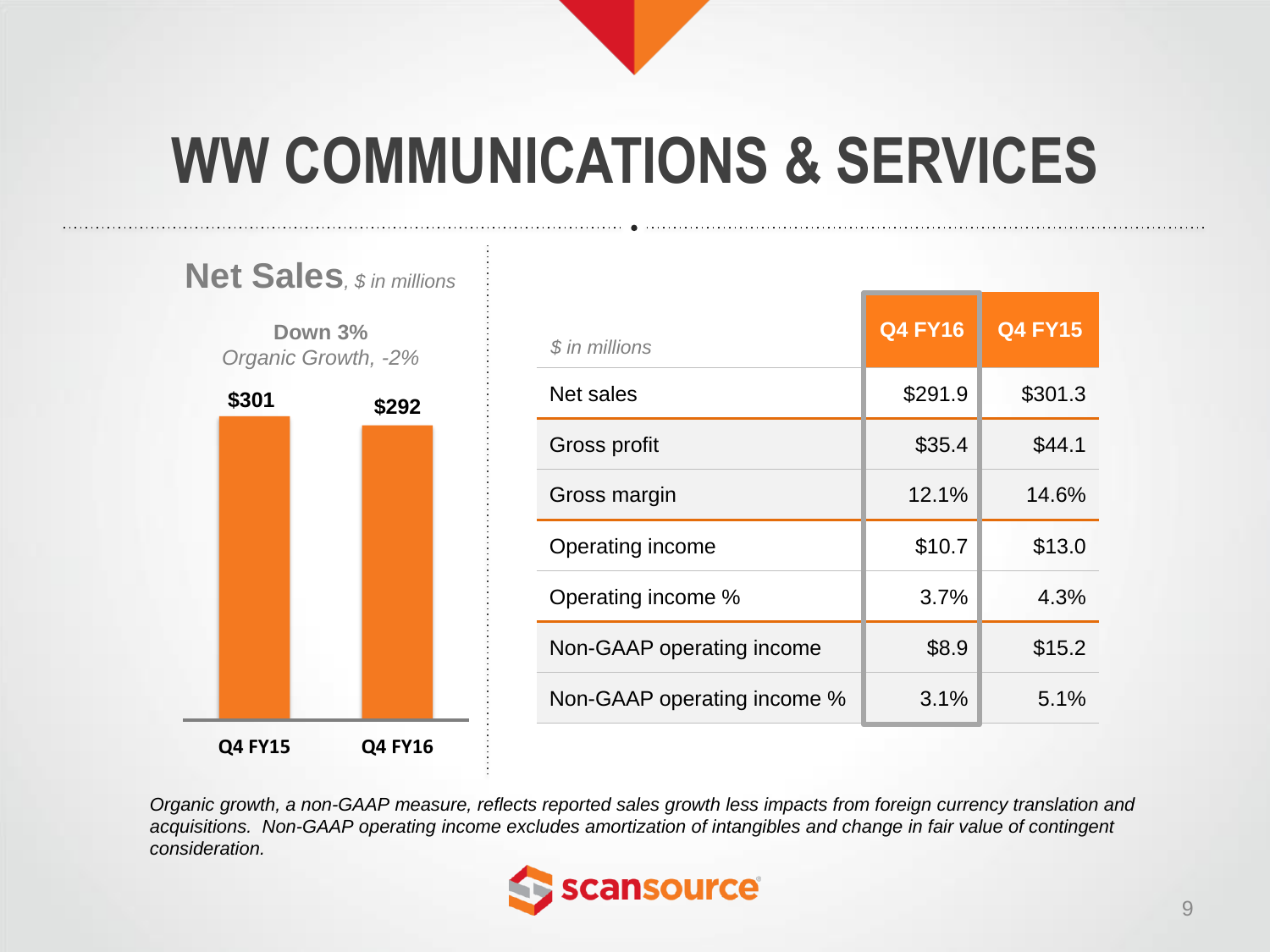## **HIGHLIGHTS – FY16**

| In millions, except EPS              | <b>FY16</b> | <b>FY15</b> | <b>Change</b> |
|--------------------------------------|-------------|-------------|---------------|
| Net sales                            | \$3,540.2   | \$3,218.6   | 10%           |
| Gross profit                         | 355.4       | 327.1       | 9%            |
| Gross profit margin % (of net sales) | 10.0%       | 10.2%       | $-12 bps$     |
| Operating income                     | 96.9        | 101.4       | $-4%$         |
| Non-GAAP operating income            | 108.9       | 114.0       | $-5%$         |
| GAAP net income                      | 63.6        | 65.4        | $-3%$         |
| Non-GAAP net income                  | 72.2        | 75.1        | $-4%$         |
| <b>GAAP diluted EPS</b>              | \$2.38      | \$2.27      | 5%            |
| Non-GAAP diluted EPS                 | \$2.71      | \$2.61      | 4%            |

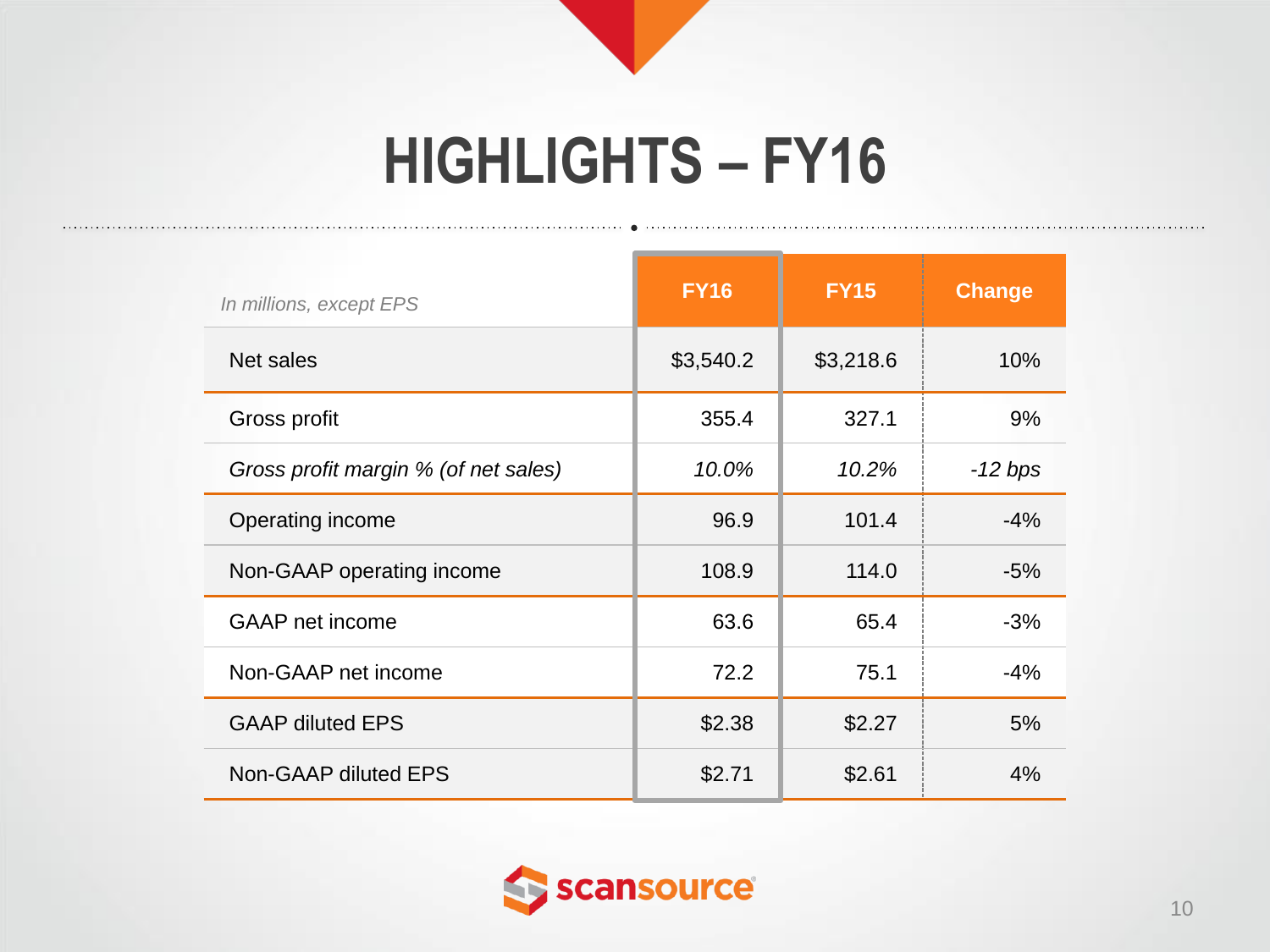# **WW BARCODE & SECURITY**



| \$ in millions              | <b>FY16</b> | <b>FY15</b> |
|-----------------------------|-------------|-------------|
| Net sales                   | \$2,381.3   | \$2,134.1   |
| Gross profit                | \$199.7     | \$177.8     |
| Gross margin                | 8.4%        | 8.3%        |
| Operating income            | \$53.0      | \$49.0      |
| Operating income %          | 2.2%        | 2.3%        |
| Non-GAAP operating income   | \$56.9      | \$52.7      |
| Non-GAAP operating income % | 2.4%        | 2.5%        |

*Organic growth, a non-GAAP measure, reflects reported sales growth less impacts from foreign currency translation and acquisitions. Non-GAAP operating income excludes amortization of intangibles and change in fair value of contingent consideration.* 

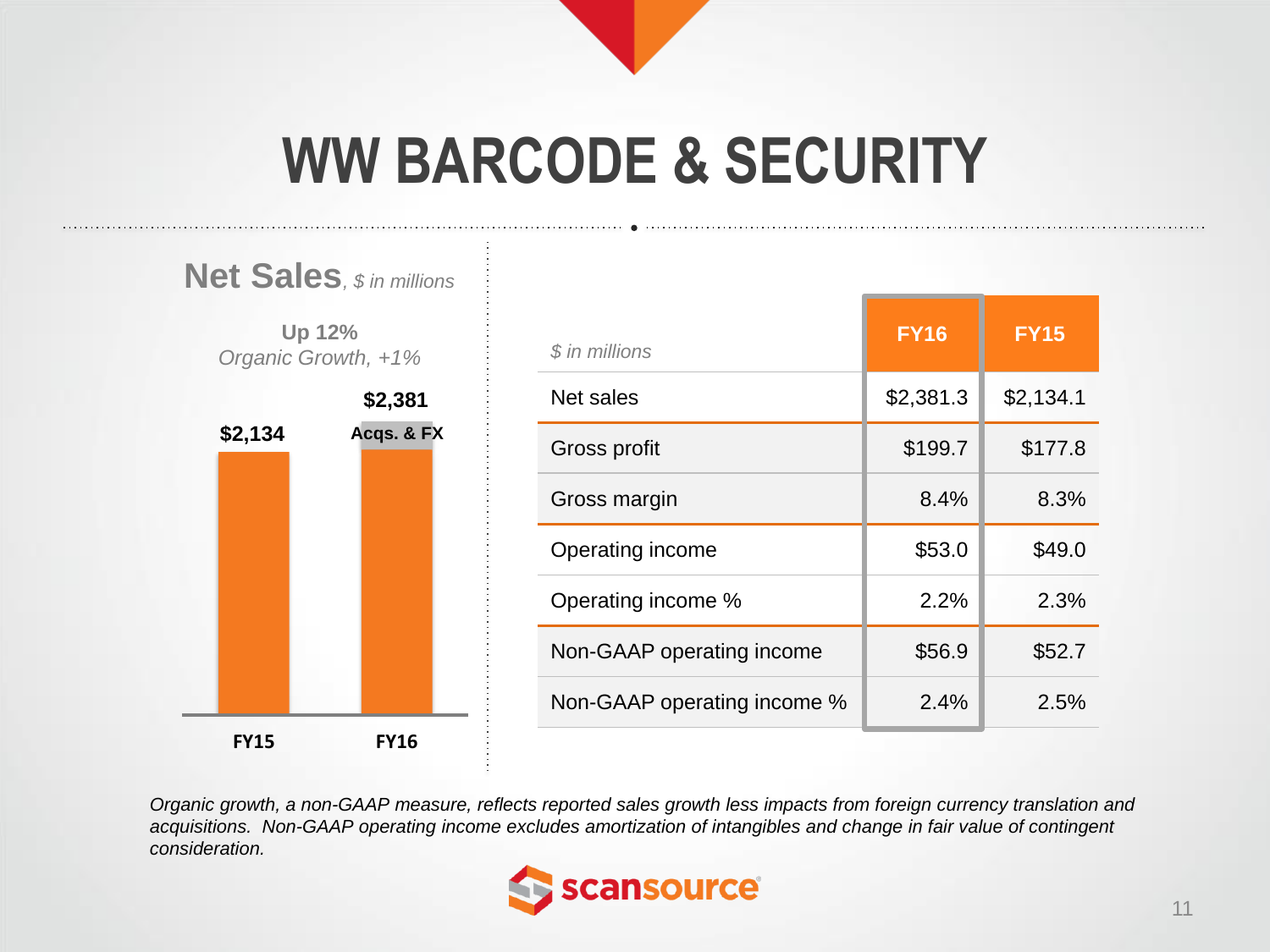# **WW COMMUNICATIONS & SERVICES**



| \$ in millions              | <b>FY16</b> | <b>FY15</b> |
|-----------------------------|-------------|-------------|
| Net sales                   | \$1,158.9   | \$1,084.5   |
| Gross profit                | \$155.7     | \$149.3     |
| Gross margin                | 13.4%       | 13.8%       |
| Operating income            | \$44.7      | \$55.6      |
| Operating income %          | 3.9%        | 5.1%        |
| Non-GAAP operating income   | \$51.9      | \$61.3      |
| Non-GAAP operating income % | 4.5%        | 5.7%        |

*Organic growth, a non-GAAP measure, reflects reported sales growth less impacts from foreign currency translation and acquisitions. Non-GAAP operating income excludes amortization of intangibles and change in fair value of contingent consideration.* 

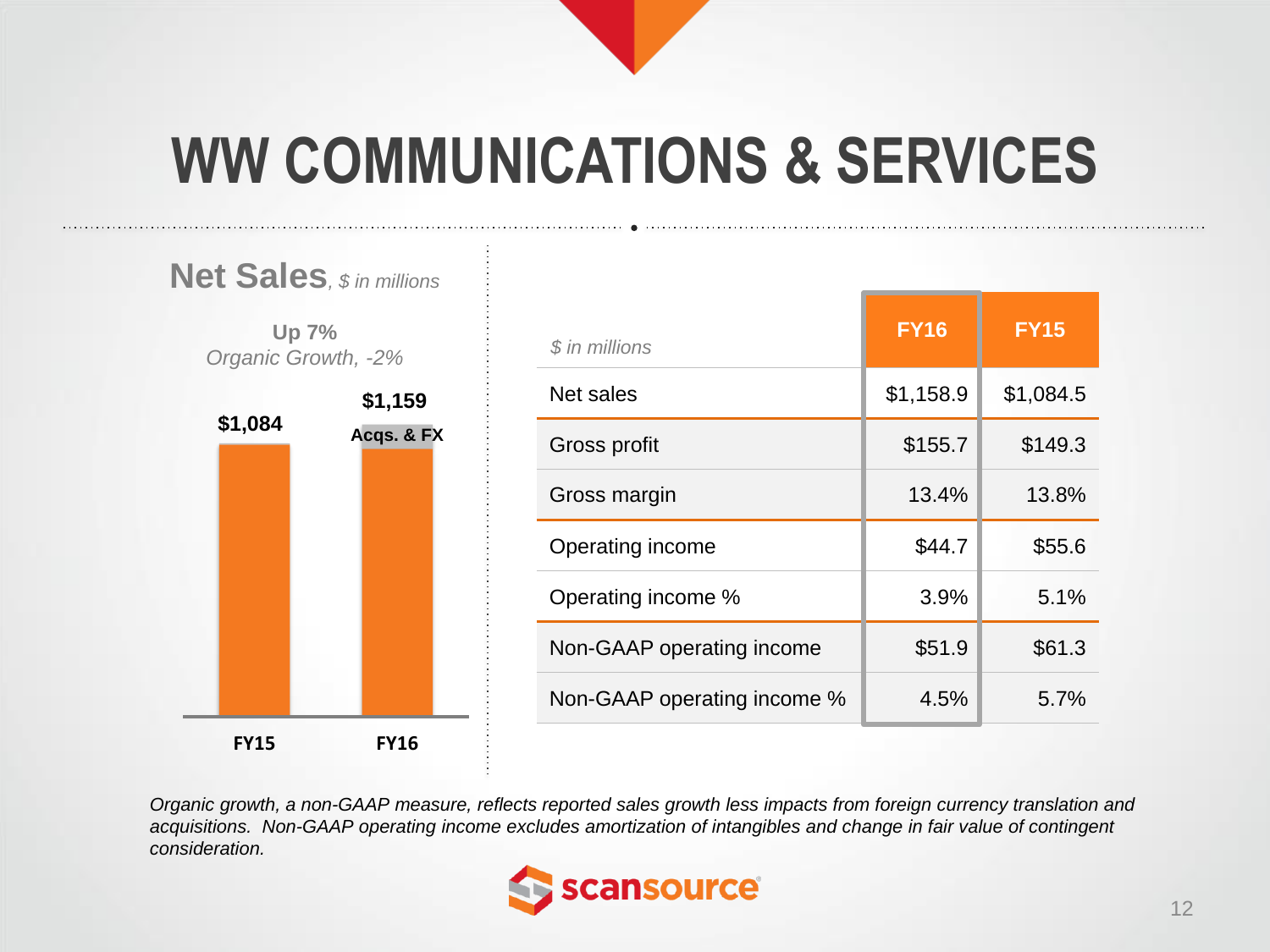## **WORKING CAPITAL MEASURES**

| \$ in millions                        | <b>Q4 FY16</b> | <b>Q3 FY16</b> | <b>Q4 FY15</b> |
|---------------------------------------|----------------|----------------|----------------|
| Accounts receivable (Q/E)             | \$559.6        | \$522.7        | \$522.5        |
| Days sales outstanding in receivables | 57             | 59             | 55             |
| Inventory (Q/E)                       | \$558.6        | \$568.2        | \$553.1        |
| Inventory turns                       | 5.6            | 4.9            | 5.9            |
| Accounts payable (Q/E)                | \$471.5        | \$431.9        | \$501.3        |
| Paid for inventory days               | 9.9            | 17.2           | 6.1            |

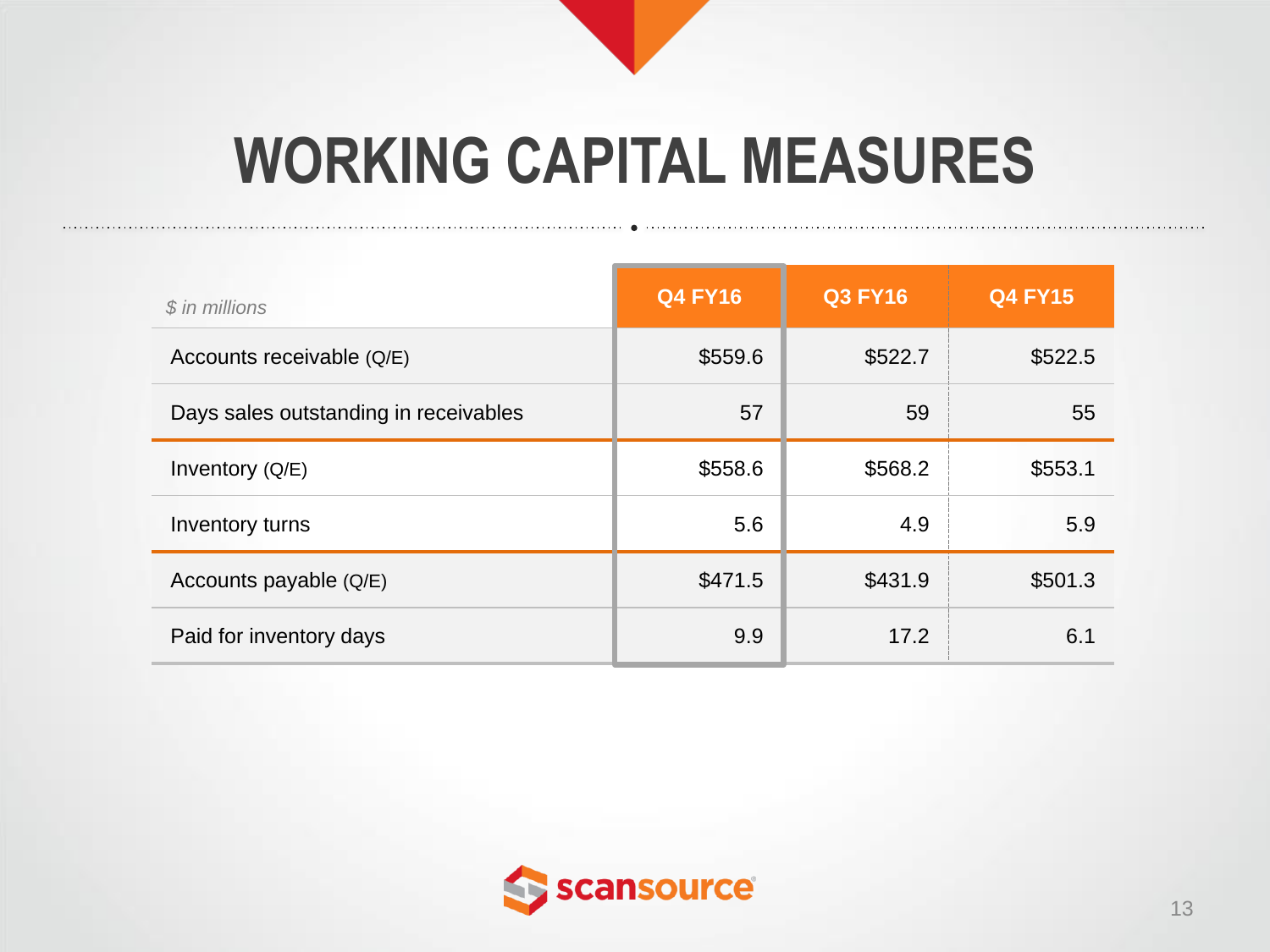## **CASH FLOW AND BALANCE SHEET HIGHLIGHTS**

| \$ in millions                                         | <b>Q4 FY16</b> | <b>Q3 FY16</b> | <b>Q4 FY15</b> |
|--------------------------------------------------------|----------------|----------------|----------------|
| Adjusted return on invested capital (QTR)*             | 10.1%          | 12.3%          | 15.2%          |
| Adjusted return on invested capital (YTD)*             | 13.3%          | 14.5%          | 14.6%          |
| Operating cash flow, trailing 12-months                | \$52.2         | \$72.7         | \$75.5         |
| Cash and cash equivalents (Q/E)                        | \$61.4         | \$40.8         | \$121.6        |
| Debt $(Q/E)$                                           | \$76.9         | \$79.8         | \$8.8          |
| Net debt to EBITDA, trailing 12-months                 | 0.13x          | 0.31x          | n/a            |
| Shares repurchased $-$ # of shares (QTR)               | 63,651         | 870,416        | 409,860        |
| Shares repurchased - dollars (QTR)                     | \$2.4          | \$26.8         | \$16.1         |
| Cum. repurchases under plan $-$ # shares (as of Q/E)   | 3,364,035      | 3,300,384      | 479,825        |
| Cum. repurchases under plan $-$ dollars (as of $Q/E$ ) | \$119.5        | \$117.2        | \$18.8         |
| Remaining authorization under plan (as of Q/E)         | \$0.5          | \$2.8          | \$101.2        |

*\* Excludes non-GAAP adjustments and change in fair value of contingent consideration.*

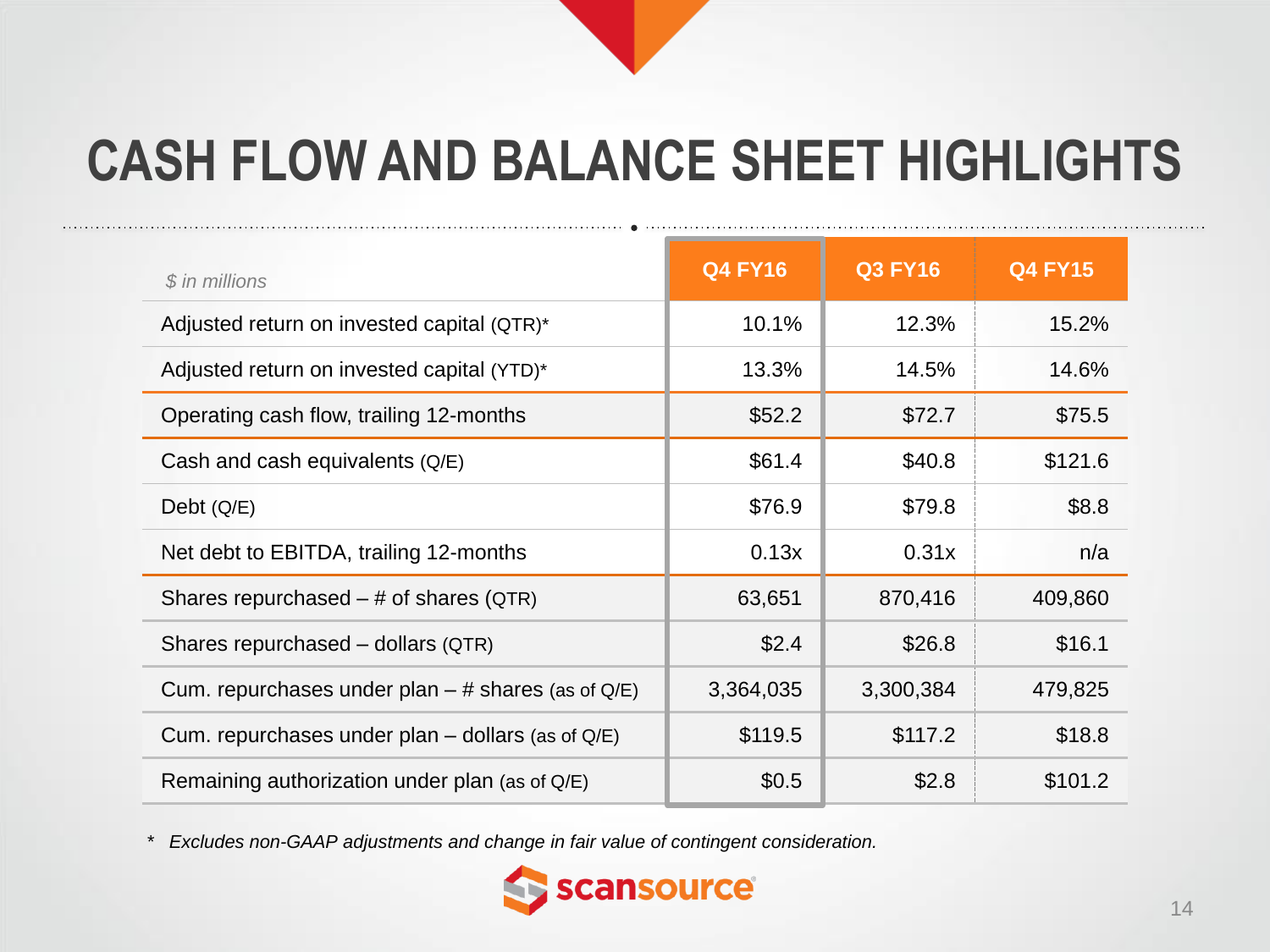# **Q1 FY17 OUTLOOK\***

**For the quarter ending September 30, 2016, excluding amortization of intangible assets, change in fair value of contingent consideration, and acquisition costs; excludes results for the Intelisys acquisition:**

| <b>Net Sales</b>   | Range from \$875 million to \$925 million<br>$\blacksquare$ |
|--------------------|-------------------------------------------------------------|
| <b>GAAP</b>        | Range from \$0.49 to \$0.57 per share                       |
| <b>Diluted EPS</b> | $\blacksquare$                                              |
| <b>Non-GAAP</b>    | Range from \$0.60 to \$0.68 per share                       |
| <b>Diluted EPS</b> | $\blacksquare$                                              |

*\* Outlook as of August 29, 2016 excluding Intelisys acquisition. Non-GAAP diluted EPS excludes amortization of intangible assets, change in fair value of contingent consideration, and acquisition costs. Reflects the following FX rates: \$1.11 to EUR 1.00 for the Euro, \$0.31 to R\$1.00 for the Brazilian real (R\$3.23 to \$1), and \$1.30 to GBP 1.00 for the British pound.*

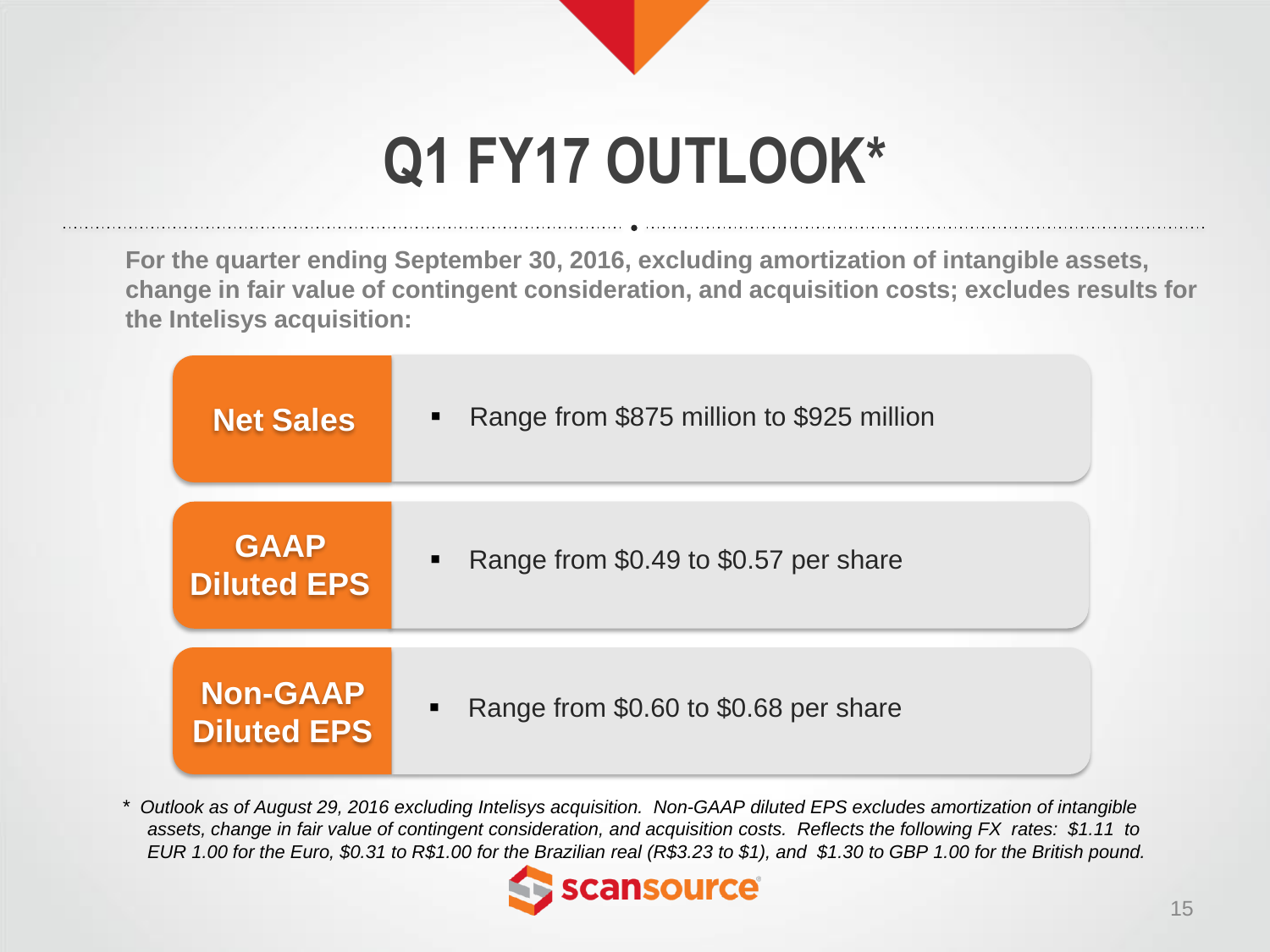### **Operating Income, Pre-Tax Income, Net Income & EPS – QTR**

| $$$ in thousands)                                | Quarter Ended June 30, 2016 |                            |    |                   |    |                      |    |                              |  |
|--------------------------------------------------|-----------------------------|----------------------------|----|-------------------|----|----------------------|----|------------------------------|--|
|                                                  |                             | Operating<br><b>Income</b> |    | Pre-tax<br>income |    | <b>Net</b><br>income |    | <b>Diluted</b><br><b>EPS</b> |  |
| <b>GAAP</b> measure                              | \$                          | 18,938                     | \$ | 18,603            | \$ | 12.925               | \$ | 0.50                         |  |
| Adjustments:                                     |                             |                            |    |                   |    |                      |    |                              |  |
| Amortization of intangible assets                |                             | 2.591                      |    | 2.591             |    | 1.758                |    | 0.07                         |  |
| Change in fair value of contingent consideration |                             | (3,226)                    |    | (3,226)           |    | (2,095)              |    | (0.08)                       |  |
| Acquisition costs (a)                            |                             | 553                        |    | 553               |    | 553                  |    | 0.02                         |  |
| Non-GAAP measure                                 |                             | 18,856                     |    | 18,521            | S  | 13,141               | S  | 0.51                         |  |

|                                                  | Quarter Ended June 30, 2015 |        |                   |        |                      |        |                              |      |  |  |
|--------------------------------------------------|-----------------------------|--------|-------------------|--------|----------------------|--------|------------------------------|------|--|--|
| GAAP measure                                     | Operating<br><b>Income</b>  |        | Pre-tax<br>income |        | <b>Net</b><br>income |        | <b>Diluted</b><br><b>EPS</b> |      |  |  |
|                                                  | \$                          | 24.977 | \$                | 24.911 | \$                   | 16.447 | \$                           | 0.57 |  |  |
| Adjustments:                                     |                             |        |                   |        |                      |        |                              |      |  |  |
| Amortization of intangible assets                |                             | 2,091  |                   | 2,091  |                      | 1.450  | -\$                          | 0.05 |  |  |
| Change in fair value of contingent consideration |                             | 1,406  |                   | 1,406  |                      | 955    | - \$                         | 0.03 |  |  |
| Acquisition costs (a)                            |                             | 138    |                   | 138    |                      | 138    | -\$                          | 0.01 |  |  |
| Non-GAAP measure                                 |                             | 28,612 |                   | 28,546 |                      | 18,990 |                              | 0.66 |  |  |

*(a) Acquisition costs are nondeductible for tax purposes.*

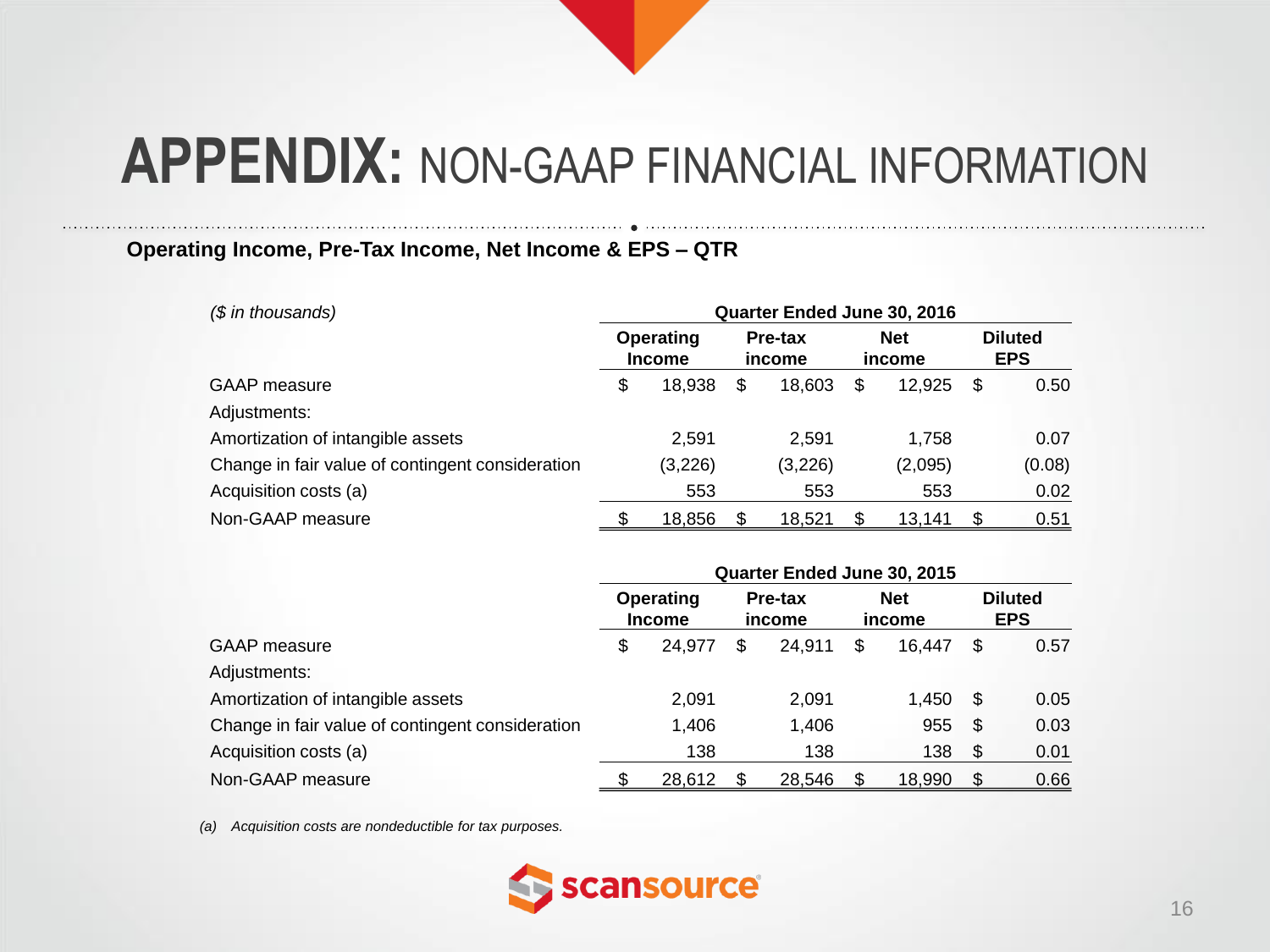### **Operating Income, Pre-Tax Income, Net Income & EPS – Full Year**

| (\$ in thousands)                                | Year Ended June 30, 2016 |         |    |                      |    |                              |    |      |
|--------------------------------------------------|--------------------------|---------|----|----------------------|----|------------------------------|----|------|
| Operating<br>Pre-tax<br><b>Income</b><br>income  |                          |         |    | <b>Net</b><br>income |    | <b>Diluted</b><br><b>EPS</b> |    |      |
| GAAP measure                                     | \$                       | 96.877  | \$ | 96.010               | \$ | 63.619                       | S  | 2.38 |
| Adjustments:                                     |                          |         |    |                      |    |                              |    |      |
| Amortization of intangible assets                |                          | 9,828   |    | 9,828                |    | 6.790                        |    | 0.25 |
| Change in fair value of contingent consideration |                          | 1,294   |    | 1,294                |    | 977                          |    | 0.04 |
| Acquisition costs (a)                            |                          | 863     |    | 863                  |    | 863                          |    | 0.04 |
| Non-GAAP measure                                 |                          | 108,862 |    | 107,995              | \$ | 72,249                       | \$ | 2.71 |

|                                                  | Year Ended June 30, 2015   |         |                   |         |                      |        |                              |      |  |  |
|--------------------------------------------------|----------------------------|---------|-------------------|---------|----------------------|--------|------------------------------|------|--|--|
| GAAP measure                                     | Operating<br><b>Income</b> |         | Pre-tax<br>income |         | <b>Net</b><br>income |        | <b>Diluted</b><br><b>EPS</b> |      |  |  |
|                                                  | \$                         | 101.441 | \$                | 99,906  | \$                   | 65,419 | S                            | 2.27 |  |  |
| Adjustments:                                     |                            |         |                   |         |                      |        |                              |      |  |  |
| Amortization of intangible assets                |                            | 6.641   |                   | 6,641   |                      | 4.599  | -\$                          | 0.16 |  |  |
| Change in fair value of contingent consideration |                            | 2,667   |                   | 2,667   |                      | 1.842  | -\$                          | 0.06 |  |  |
| Acquisition costs (a)                            |                            | 3,254   |                   | 3.254   |                      | 3.254  | S.                           | 0.12 |  |  |
| Non-GAAP measure                                 |                            | 114,003 |                   | 112,468 |                      | 75,114 |                              | 2.61 |  |  |

*(a) Acquisition costs are nondeductible for tax purposes.*

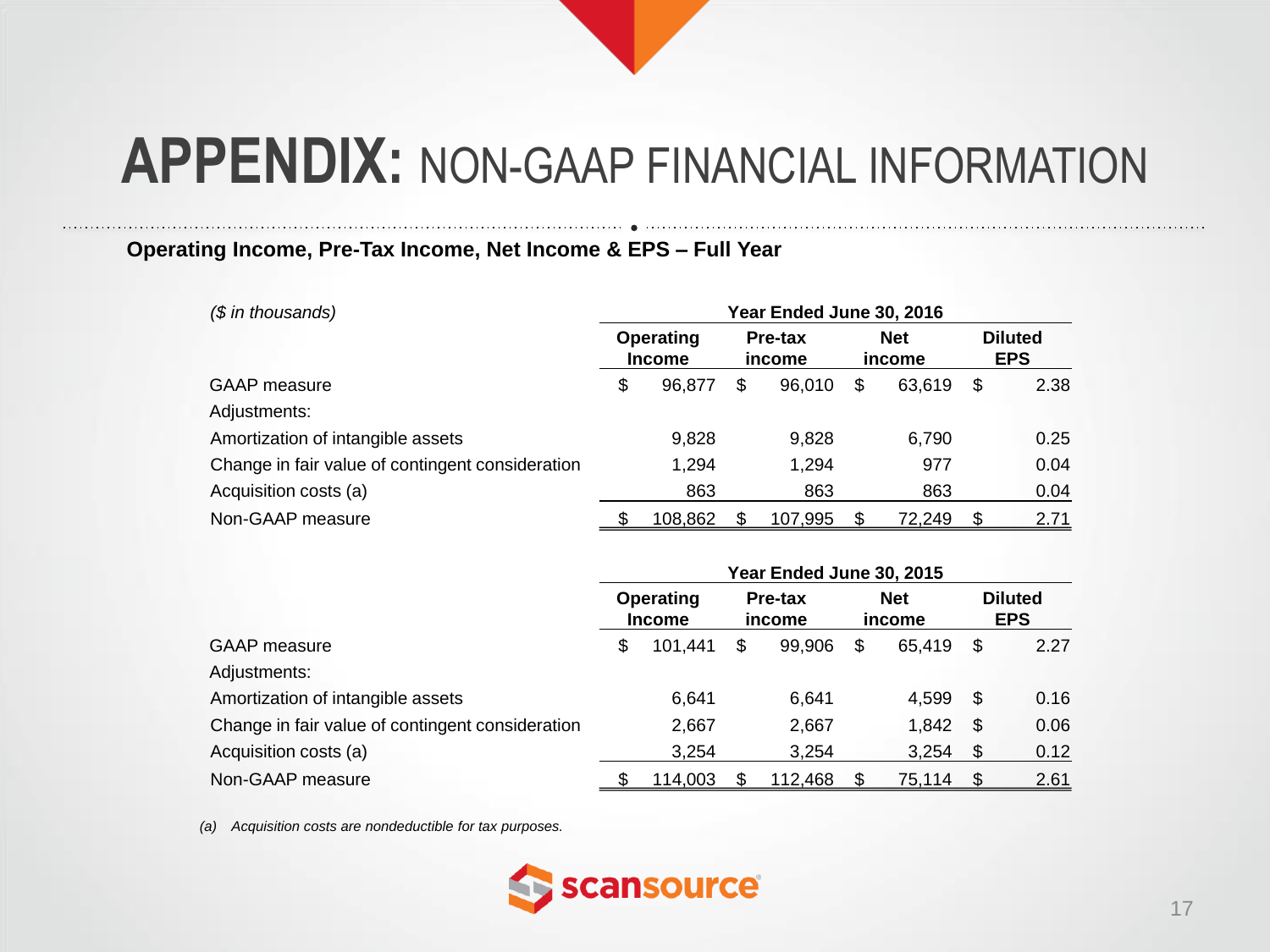#### **Net Sales, Constant Currency and Excluding Acquisitions – QTR**

| $$$ in thousands)                                           | <b>WW Barcode</b><br>& Security |           |    | <b>WW Comms.</b><br>& Services |    | <b>Consolidated</b> |
|-------------------------------------------------------------|---------------------------------|-----------|----|--------------------------------|----|---------------------|
| For the quarter ended June 30, 2016:                        |                                 |           |    |                                |    |                     |
| Q4 FY16 net sales, as reported                              | \$                              | 585,599   | \$ | 291,874                        | S. | 877,473             |
| Foreign exchange negative impact (a)                        |                                 | 2,693     |    | 4,813                          |    | 7,506               |
| Q4 FY16 net sales, constant currency                        |                                 | 588,292   |    | 296,687                        |    | 884,979             |
| Less: Acquisitions                                          |                                 | (79, 701) |    |                                |    | (79, 701)           |
| Q4 FY16 net sales, constant currency excluding acquisitions | - \$                            | 508,591   | \$ | 296,687                        | æ. | 805,278             |
| Q4 FY15 net sales, as reported                              |                                 | 555,401   | S. | 301,284                        | S. | 856,685             |
| Y/Y % Change:                                               |                                 |           |    |                                |    |                     |
| As reported                                                 |                                 | 5.4%      |    | $-3.1\%$                       |    | 2.4%                |
| Constant currency                                           |                                 | 5.9%      |    | $-1.5%$                        |    | 3.3%                |
| Constant currency, excluding acquisitions (organic growth)  |                                 | $-8.4%$   |    | $-1.5%$                        |    | $-6.0\%$            |

*(a) Year-over-year sales growth excluding the translation impact of changes in foreign currency rates. Calculated by translating the net sales for the quarter ended June 30, 2016 into U.S. dollars using the weighted average foreign exchange rates for the quarter ended June 30, 2015.*

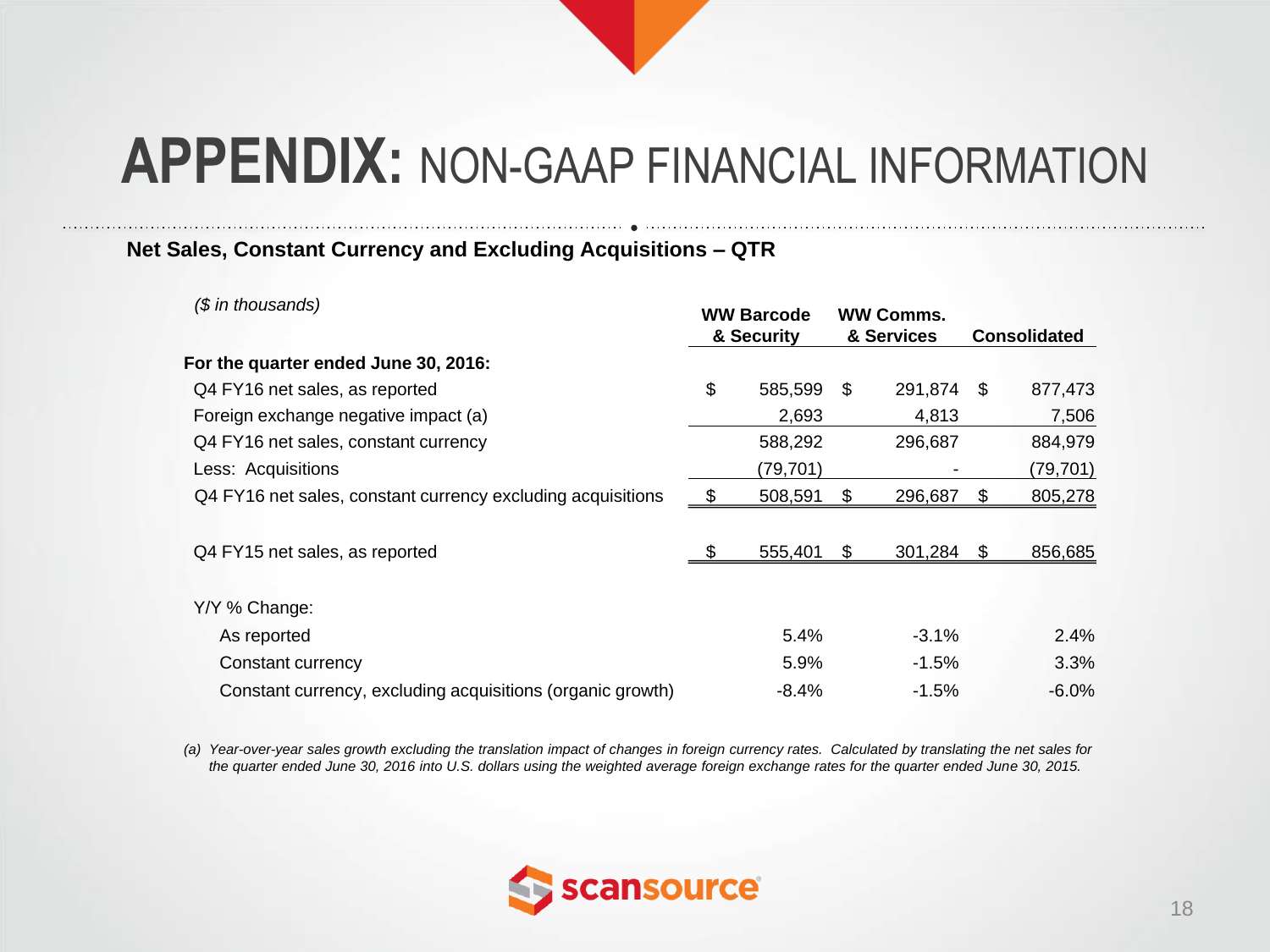#### **Net Sales, Constant Currency and Excluding Acquisitions – Full Year**

| (\$ in thousands)                                          | <b>WW Barcode</b><br>& Security |           |    | <b>WW Comms.</b><br>& Services |     | <b>Consolidated</b> |
|------------------------------------------------------------|---------------------------------|-----------|----|--------------------------------|-----|---------------------|
| For the year ended June 30, 2016:                          |                                 |           |    |                                |     |                     |
| FY16 net sales, as reported                                | \$                              | 2,381,331 | \$ | 1,158,895                      | \$  | 3,540,226           |
| Foreign exchange negative impact (a)                       |                                 | 80,356    |    | 22,759                         |     | 103,115             |
| FY16 net sales, constant currency                          |                                 | 2,461,687 |    | 1,181,654                      |     | 3,643,341           |
| Less: Acquisitions                                         |                                 | (309,423) |    | (118, 926)                     |     | (428,349)           |
| FY16 net sales, constant currency excluding acquisitions   | - \$                            | 2,152,264 | S  | 1,062,728                      | æ.  | 3,214,992           |
|                                                            |                                 |           |    |                                |     |                     |
| FY15 net sales, as reported                                | \$                              | 2,134,124 | \$ | 1,084,502                      | \$. | 3,218,626           |
| Less: Acquisitions                                         |                                 |           |    | (4,686)                        |     | (4,686)             |
| FY15 net sales, constant currency excluding acquisitions   | $\mathfrak{D}$                  | 2,134,124 | S. | 1,079,816                      | S   | 3,213,940           |
| Y/Y % Change:                                              |                                 |           |    |                                |     |                     |
| As reported                                                |                                 | 11.6%     |    | 6.9%                           |     | 10.0%               |
| Constant currency                                          |                                 | 15.3%     |    | 9.0%                           |     | 13.2%               |
| Constant currency, excluding acquisitions (organic growth) |                                 | 0.8%      |    | $-1.6%$                        |     | $-$ %               |

*(a) Year-over-year sales growth excluding the translation impact of changes in foreign currency rates. Calculated by translating net sales for fiscal year ended June 30, 2016 into U.S. dollars using the weighted average foreign exchange rates for fiscal year ended June 30, 2015.*

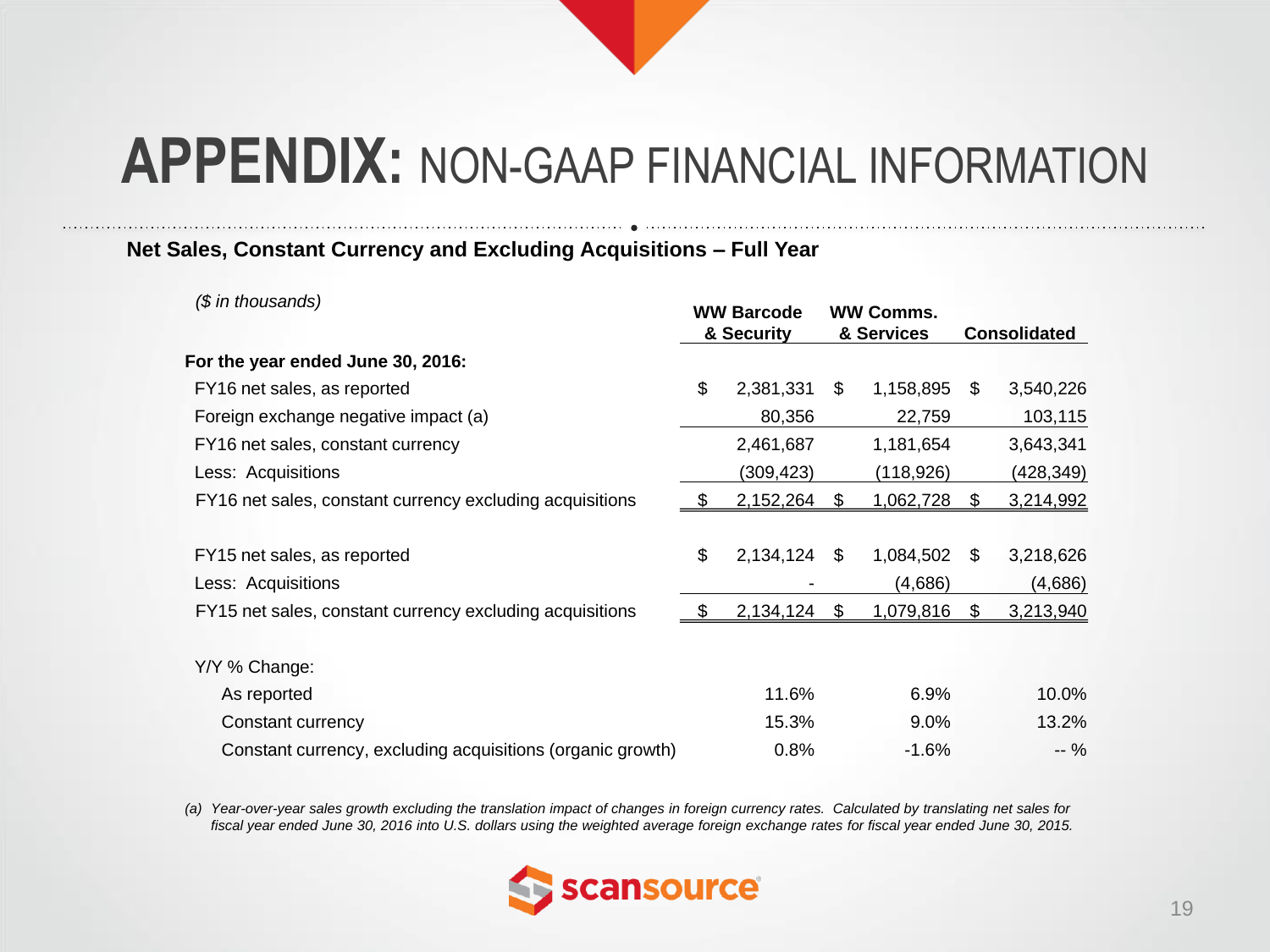#### **Highlights by Segment – Y/Y for Quarter**

|                                                      | Quarter Ended June 30, 2016 |         |                                |         |           |                     |      |         |  |  |
|------------------------------------------------------|-----------------------------|---------|--------------------------------|---------|-----------|---------------------|------|---------|--|--|
| (\$ in thousands)<br><b>WW Barcode</b><br>& Security |                             |         | <b>WW Comms.</b><br>& Services |         | Corporate | <b>Consolidated</b> |      |         |  |  |
| Net sales                                            | \$                          | 585,599 | \$                             | 291.874 | \$        | $\blacksquare$      | \$   | 877,473 |  |  |
| GAAP operating income                                | \$                          | 8,827   | \$                             | 10.664  | \$        | (553)               | - \$ | 18,938  |  |  |
| Adjustments:                                         |                             |         |                                |         |           |                     |      |         |  |  |
| Amortization of intangible assets                    |                             | 1.060   |                                | 1.532   |           |                     |      | 2,591   |  |  |
| Change in fair value of contingent consideration     |                             | 54      |                                | (3,280) |           |                     |      | (3,226) |  |  |
| Acquisition costs                                    |                             |         |                                |         |           | 553                 |      | 553     |  |  |
| Non-GAAP operating income                            |                             | 9.941   | S                              | 8,916   |           |                     |      | 18,856  |  |  |
| GAAP operating income % (of net sales)               |                             | 1.5%    |                                | 3.7%    |           | n/m                 |      | $2.2\%$ |  |  |
| Non-GAAP operating income % (of net sales)           |                             | 1.7%    |                                | 3.1%    |           | n/m                 |      | 2.1%    |  |  |

|                                                  | Quarter Ended June 30, 2015     |         |                                |         |           |                          |     |                     |  |  |
|--------------------------------------------------|---------------------------------|---------|--------------------------------|---------|-----------|--------------------------|-----|---------------------|--|--|
| (\$ in thousands)                                | <b>WW Barcode</b><br>& Security |         | <b>WW Comms.</b><br>& Services |         | Corporate |                          |     | <b>Consolidated</b> |  |  |
| Net sales                                        | \$                              | 555.401 | \$                             | 301,284 | \$        | $\overline{\phantom{0}}$ | \$  | 856,685             |  |  |
| GAAP operating income                            | \$                              | 12,156  | - \$                           | 12,958  | \$        | (138)                    | -\$ | 24,977              |  |  |
| Adjustments:                                     |                                 |         |                                |         |           |                          |     |                     |  |  |
| Amortization of intangible assets                |                                 | 431     |                                | 1.660   |           |                          |     | 2,091               |  |  |
| Change in fair value of contingent consideration |                                 | 806     |                                | 600     |           |                          |     | 1,406               |  |  |
| Acquisition costs                                |                                 |         |                                |         |           | 138                      |     | 138                 |  |  |
| Non-GAAP operating income                        |                                 | 13,393  | -S                             | 15,218  |           |                          |     | 28,612              |  |  |
| GAAP operating income % (of net sales)           |                                 | 2.2%    |                                | 4.3%    |           | n/m                      |     | 2.9%                |  |  |
| Non-GAAP operating income % (of net sales)       |                                 | 2.4%    |                                | 5.1%    |           | n/m                      |     | 3.3%                |  |  |

*n/m = not meaningful*

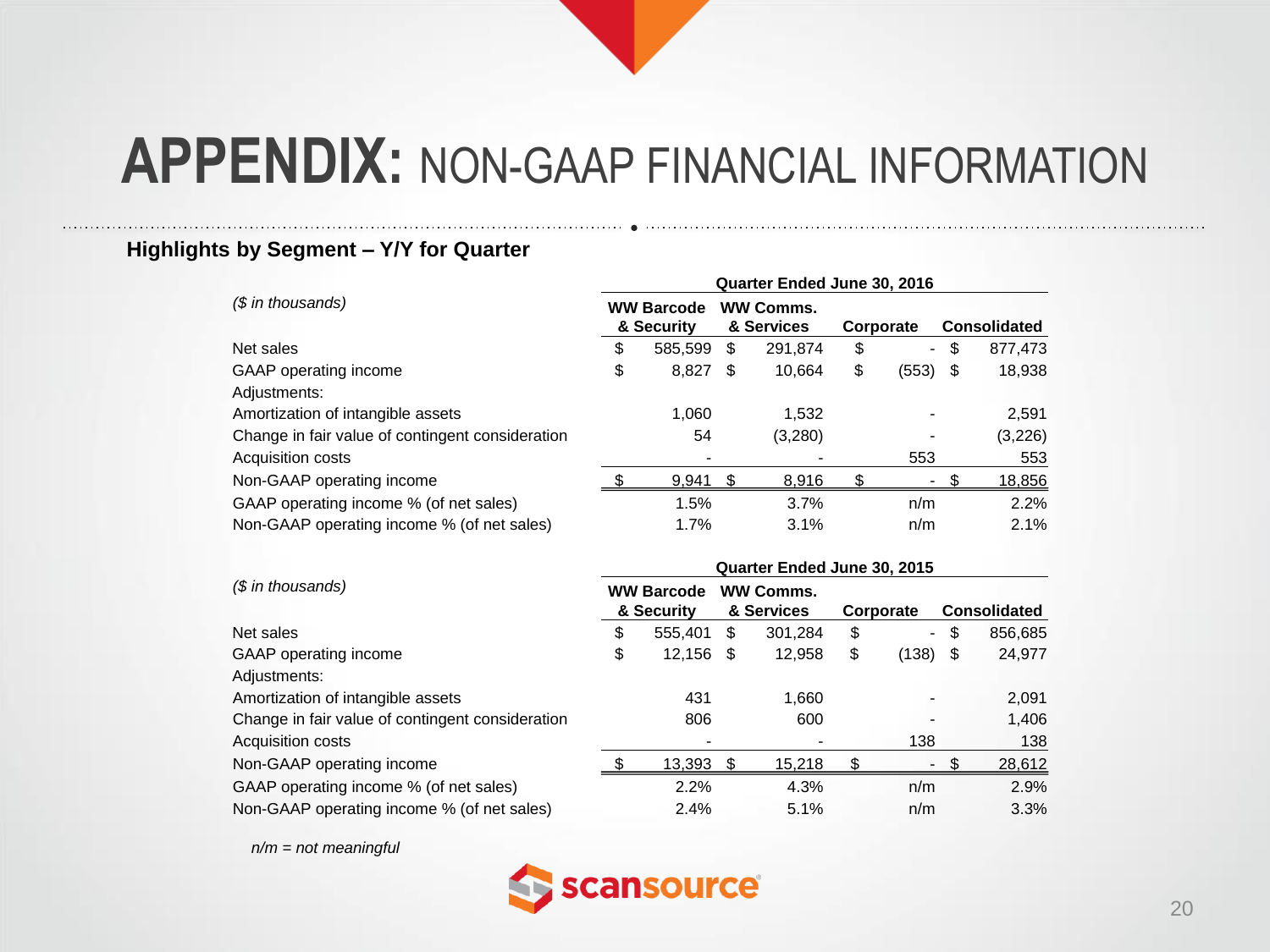#### **Highlights by Segment – Y/Y for Full Year**

|                                                  | Year Ended June 30, 2016        |           |      |                                |    |                          |                     |           |  |  |
|--------------------------------------------------|---------------------------------|-----------|------|--------------------------------|----|--------------------------|---------------------|-----------|--|--|
| (\$ in thousands)                                | <b>WW Barcode</b><br>& Security |           |      | <b>WW Comms.</b><br>& Services |    | Corporate                | <b>Consolidated</b> |           |  |  |
| Net sales                                        | \$                              | 2,381,331 | S    | 1,158,895                      | \$ | $\overline{\phantom{0}}$ | \$                  | 3,540,226 |  |  |
| GAAP operating income                            | \$                              | 53,015    | - \$ | 44,725                         | \$ | (863)                    | - \$                | 96,877    |  |  |
| Adjustments:                                     |                                 |           |      |                                |    |                          |                     |           |  |  |
| Amortization of intangible assets                |                                 | 3.752     |      | 6.076                          |    |                          |                     | 9,828     |  |  |
| Change in fair value of contingent consideration |                                 | 181       |      | 1,113                          |    |                          |                     | 1.294     |  |  |
| Acquisition costs                                |                                 |           |      |                                |    | 863                      |                     | 863       |  |  |
| Non-GAAP operating income                        |                                 | 56,948    | SS.  | 51,914                         |    |                          |                     | 108,862   |  |  |
| GAAP operating income % (of net sales)           |                                 | 2.2%      |      | 3.9%                           |    | n/m                      |                     | 2.7%      |  |  |
| Non-GAAP operating income % (of net sales)       |                                 | 2.4%      |      | 4.5%                           |    | n/m                      |                     | 3.1%      |  |  |

|                                                  | Year Ended June 30, 2015        |           |                                |           |           |                |                     |           |  |
|--------------------------------------------------|---------------------------------|-----------|--------------------------------|-----------|-----------|----------------|---------------------|-----------|--|
| (\$ in thousands)                                | <b>WW Barcode</b><br>& Security |           | <b>WW Comms.</b><br>& Services |           | Corporate |                | <b>Consolidated</b> |           |  |
| Net sales                                        | \$                              | 2,134,124 | S                              | 1.084.502 | \$        | $\blacksquare$ | \$                  | 3,218,626 |  |
| GAAP operating income                            | \$                              | 49,045    | \$.                            | 55.650    | \$        | (3,254)        | \$                  | 101,441   |  |
| Adjustments:                                     |                                 |           |                                |           |           |                |                     |           |  |
| Amortization of intangible assets                |                                 | 1.994     |                                | 4.647     |           |                |                     | 6,641     |  |
| Change in fair value of contingent consideration |                                 | 1,636     |                                | 1,031     |           |                |                     | 2,667     |  |
| Acquisition costs                                |                                 |           |                                |           |           | 3,254          |                     | 3,254     |  |
| Non-GAAP operating income                        |                                 | 52,675    |                                | 61,328    |           |                | \$                  | 114,003   |  |
| GAAP operating income % (of net sales)           |                                 | 2.3%      |                                | 5.1%      |           | n/m            |                     | 3.2%      |  |
| Non-GAAP operating income % (of net sales)       |                                 | 2.5%      |                                | 5.7%      |           | n/m            |                     | 3.5%      |  |

*n/m = not meaningful*

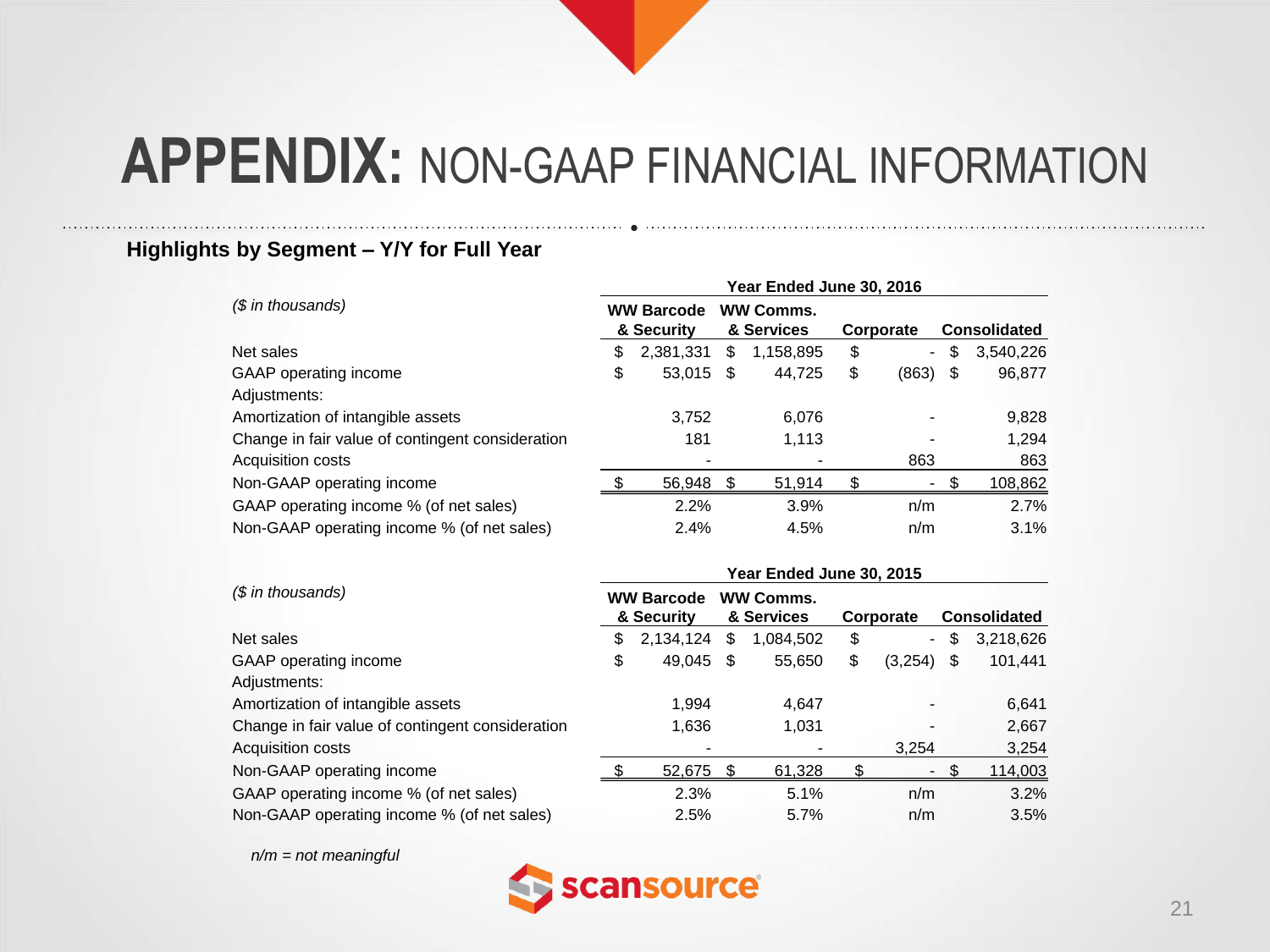#### **Adjusted Return on Invested Capital**

*(\$ in thousands)*

|                                                                   | <b>Q4 FY16</b> |         | Q3 FY16 |         | <b>Q4 FY15</b> |         |
|-------------------------------------------------------------------|----------------|---------|---------|---------|----------------|---------|
| Adjusted return on invested capital (ROIC), annualized (a)        |                | 10.1%   |         | 12.3%   |                | 15.2%   |
| Reconciliation of Net Income to EBITDA                            |                |         |         |         |                |         |
| Net income - GAAP                                                 | \$             | 12,925  | \$      | 14,042  | \$             | 16,447  |
| Plus: Income taxes                                                |                | 5,678   |         | 7,311   |                | 8,464   |
| Plus: Interest expense                                            |                | 440     |         | 694     |                | 509     |
| Plus: Depreciation and amortization                               |                | 4,584   |         | 4,281   |                | 3,947   |
| <b>EBITDA</b>                                                     |                | 23,627  |         | 26,328  |                | 29,367  |
| Change in fair value of contingent consideration                  |                | (3,226) |         | 1,139   |                | 1,406   |
| Acquisition costs                                                 |                | 553     |         | 29      |                | 138     |
| Adjusted EBITDA (numerator for ROIC)(non-GAAP)                    | \$             | 20,954  | \$      | 27,496  | \$             | 30,911  |
| <b>Invested Capital Calculation</b>                               |                |         |         |         |                |         |
| Equity - beginning of the quarter                                 | \$             | 757,374 | \$      | 754,794 | \$             | 799,051 |
| Equity - end of quarter                                           |                | 774,496 |         | 757,374 |                | 808,985 |
| Add: Change in fair value of contingent consideration, net of tax |                | (2,095) |         | 748     |                | 955     |
| Add: Acquisition costs, net of tax                                |                | 553     |         | 29      |                | 138     |
| Average equity                                                    |                | 765,164 |         | 756,473 |                | 804,565 |
| Average funded debt (b)                                           |                | 71,577  |         | 146,213 |                | 10,377  |
| Invested capital (denominator for ROIC)(non-GAAP)                 | \$             | 836,741 | \$      | 902,686 | \$             | 814,942 |

#### *Notes:*

*(a) Calculated as net income plus interest expense, income taxes, depreciation and amortization (EBITDA), annualized divided by invested capital for the period. Adjusted EBITDA reflects other adjustments for non-GAAP measures.*

*(b) Average daily amounts outstanding on short-term and long-term interest-bearing debt.*